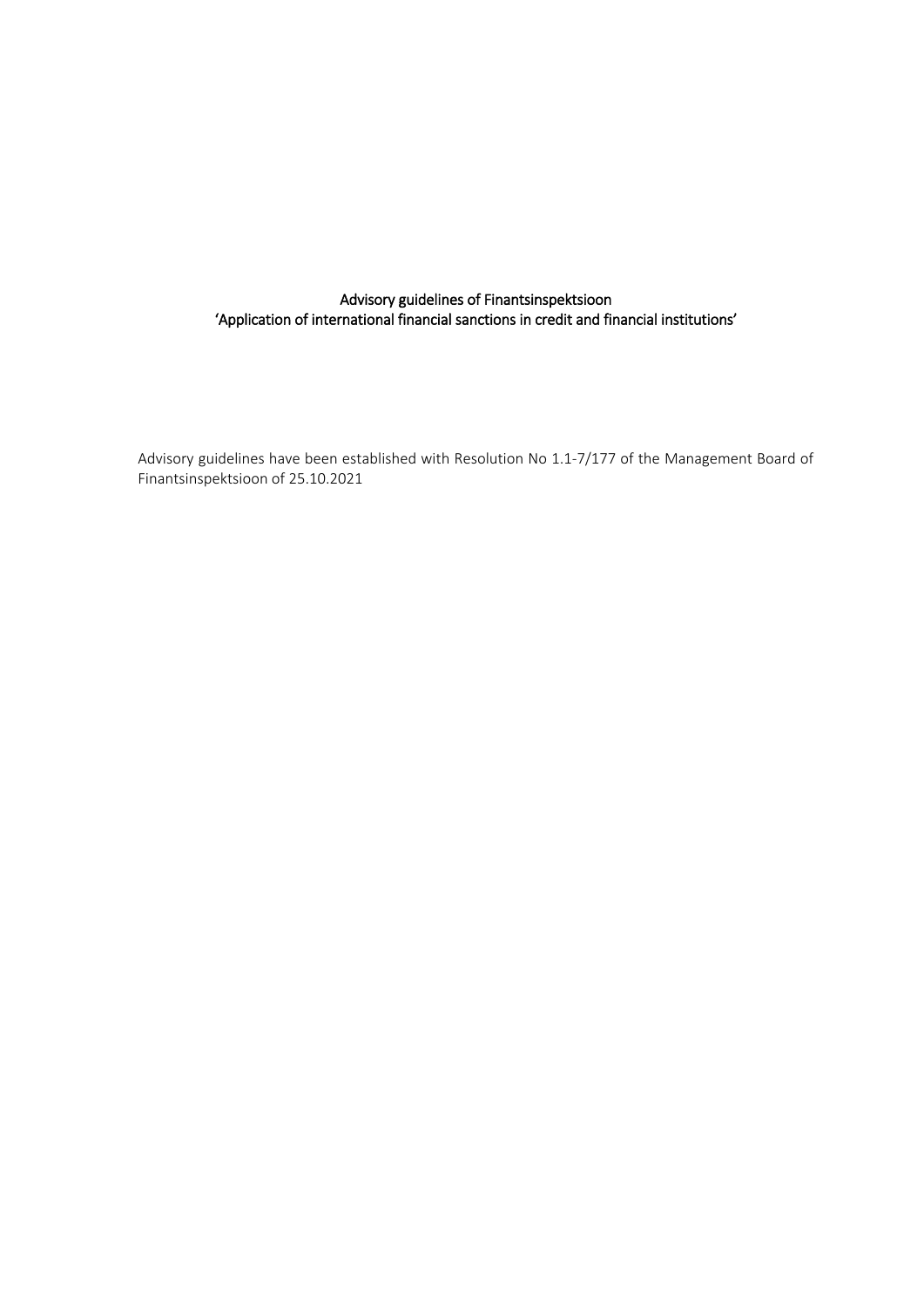# **CONTENTS**

| $\mathbf{1}$ .                                                                                       |  |  |  |  |  |
|------------------------------------------------------------------------------------------------------|--|--|--|--|--|
| 2.                                                                                                   |  |  |  |  |  |
| 2.1.                                                                                                 |  |  |  |  |  |
| 2.2.                                                                                                 |  |  |  |  |  |
| 2.3.                                                                                                 |  |  |  |  |  |
| 2.4.                                                                                                 |  |  |  |  |  |
| 3.                                                                                                   |  |  |  |  |  |
| 3.1.                                                                                                 |  |  |  |  |  |
| 3.2.                                                                                                 |  |  |  |  |  |
| 3.3.                                                                                                 |  |  |  |  |  |
| Appointment of management board member in charge and a responsible person and the<br>3.4.            |  |  |  |  |  |
| 3.5.                                                                                                 |  |  |  |  |  |
| 3.6.                                                                                                 |  |  |  |  |  |
| 3.7.                                                                                                 |  |  |  |  |  |
| 3.8                                                                                                  |  |  |  |  |  |
| 3.9.                                                                                                 |  |  |  |  |  |
|                                                                                                      |  |  |  |  |  |
| 4.                                                                                                   |  |  |  |  |  |
|                                                                                                      |  |  |  |  |  |
| Annex 2 - Estonian-specific risks and methods associated with circumvention and infringement of      |  |  |  |  |  |
| Annex 3 - Circumstances that may refer to the financing of weapons of mass destruction 1             |  |  |  |  |  |
| Annex 4 – Differences in the financing of money laundering, terrorist financing and proliferation of |  |  |  |  |  |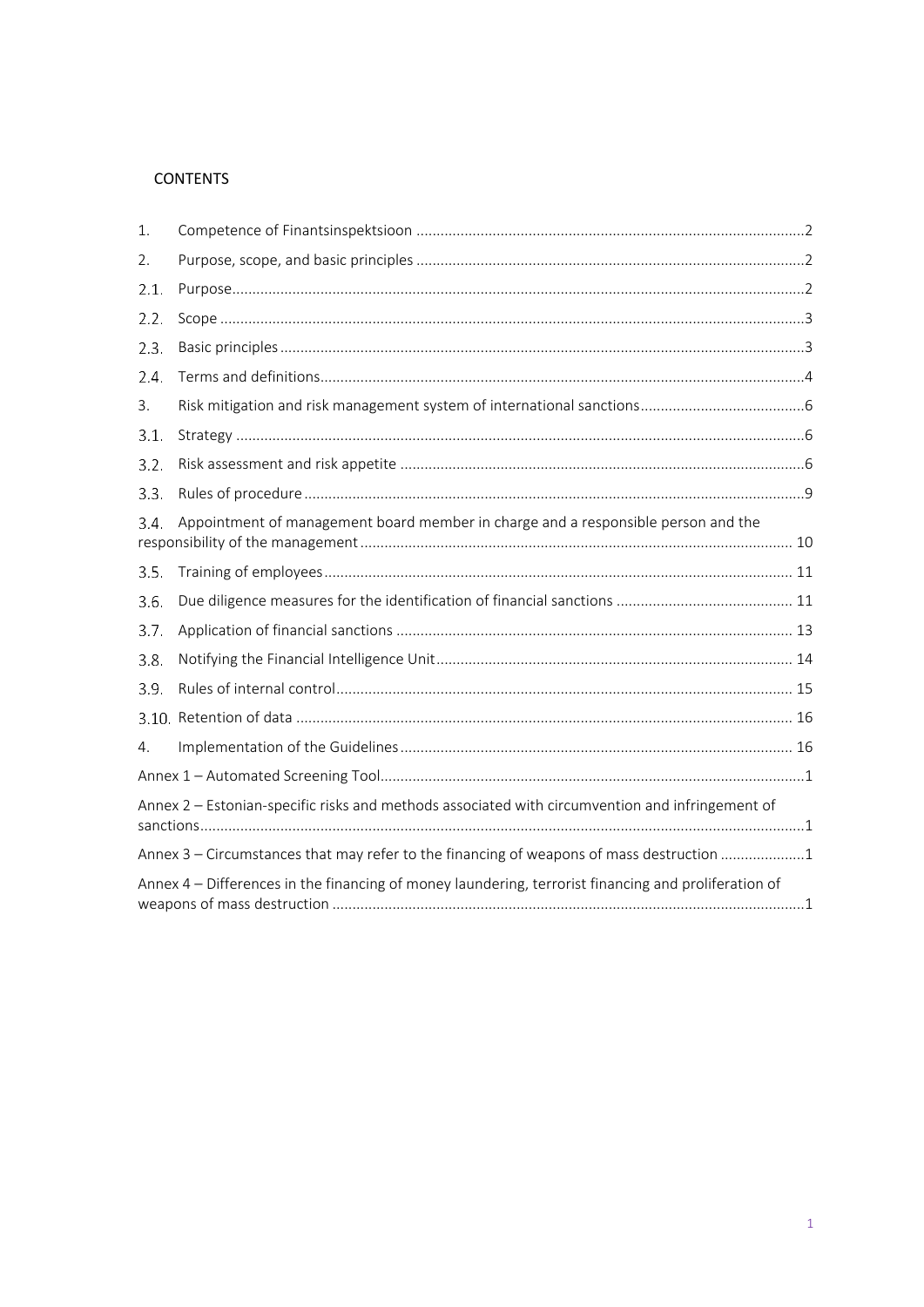## <span id="page-2-0"></span>1. Competence of Finantsinspektsioon

- $1.1.$ Section 3 of the Financial Supervision Authority Act (hereinafter *FSAA*) establishes that Finantsinspektsioon conducts state financial supervision in order to enhance the stability, reliability, transparency, and efficiency of the financial sector, to reduce systemic risks, and to promote prevention of the abuse of the financial sector for criminal purposes, with a view to protecting the interests of clients and investors by safeguarding their financial resources, and thereby supporting the stability of the monetary system of the Republic of Estonia.
- $1.2.$ According to subsection 30(1<sup>1</sup>) of the International Sanctions Act (hereinafter *ISA*), Finantsinspektsioon exercises supervision over compliance with the ISA and the legislation adopted on the basis thereof by credit institutions and financial institutions that are subject to its supervision under the FSAA and in accordance with the legislation of the European Union. Finantsinspektsioon exercises supervision in accordance with the procedure provided for in the FSAA, taking account of the variations provided for in the ISA.
	- 1.2.1. The task of Finantsinspektsioon in applying financial sanctions is not to make exceptions or allow the provision of a service or the performance of a transaction or an act. Among other things, Finantsinspektsioon does not check whether a person is the subject of a financial sanction, whether it is a transaction or an act violating a financial sanction and whether the financial sanction has been applied lawfully.
	- 1.2.2. The task of Finantsinspektsioon when applying financial sanctions is to supervise the compliance of the systems and controls applied by a person having specific obligations so that the person having specific obligations is able to apply the financial sanction and assess the risk of the financial sanction (threats, vulnerabilities, compensation mechanisms).
- $1.3.$ These advisory guidelines (hereinafter the *Guidelines*) must be read in conjunction with the advisory guidelines of Finantsinspektsioon 'Organisational solutions and preventive measures for credit and financial institutions to take against money laundering and terrorist financing' <sup>1</sup> (hereinafter *AML Advisory Guidelines of Finantsinspektsioon),* taking into account the variations of international sanctions. In all matters not regulated by the Guidelines, the AML Advisory Guidelines of Finantsinspektsioon shall be applied.
- $1.4.$ Pursuant to subsection 57 (1) of the FSAA, Finantsinspektsioon has a right to issue advisory guidelines to explain legislation regulating the activities of the financial sector and to provide guidance to subjects of financial supervision.

# <span id="page-2-1"></span>2. Purpose, scope, and basic principles

# <span id="page-2-2"></span>2.1. Purpose

-

2.1.1. The purpose of the Guidelines is to provide explanatory instructions for the application of financial sanctions. When the Guidelines refer to obligations or a sanction in general and its application, it is precisely the activities for the application of the financial sanction that are kept in mind. Consequently, the Guidelines do not cover, *inter alia*, the application of trade sanctions as a subcategory of economic sanctions. Nevertheless, the persons having specific obligations must be aware of the operational and other risks concerning their activities and properly assess and treat them in the interests of their clients.

<sup>&</sup>lt;sup>1</sup> Available online at[: https://www.fi.ee/sites/default/files/2018-11/FI\\_AML\\_Soovituslik\\_juhend.pdf.](https://www.fi.ee/sites/default/files/2018-11/FI_AML_Soovituslik_juhend.pdf) (04/01/2021)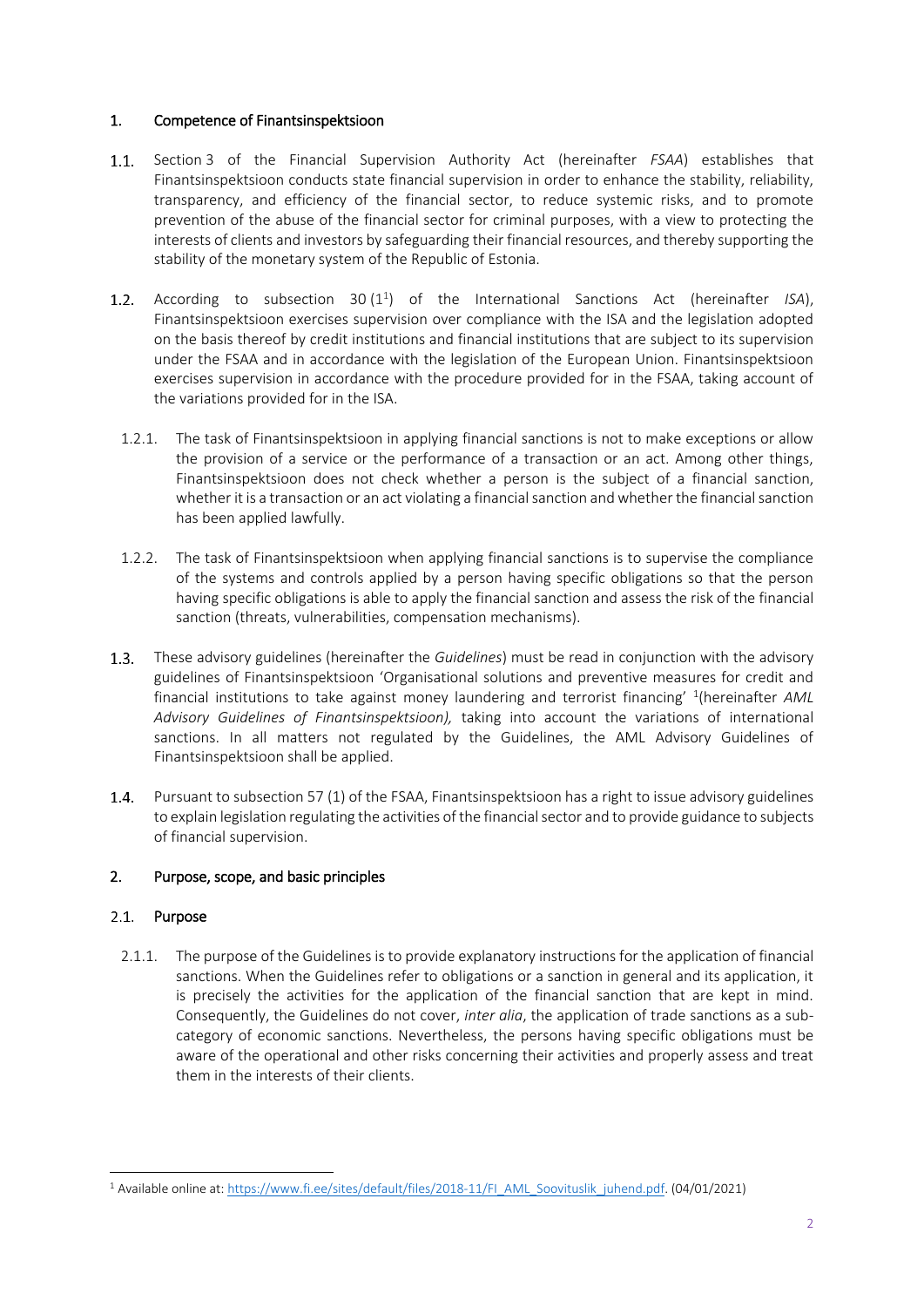- 2.1.2. The purpose of the Guidelines is to help increase the ability of persons having specific obligations under the supervision of Finantsinspektsioon to apply financial sanctions and identify the subject of financial sanctions with the ultimate goal of ensuring application of a financial sanction established with the United Nations (hereinafter *UN*) Security Council Resolution, decision of the Council of the European Union (hereinafter *EU*), regulation of the Government of the Republic of Estonia (hereinafter *Government of the Republic*) or other legislation or agreement imposing obligations on Estonia through the compliance framework for a person having specific obligations. The Guidelines are limited to financial sanctions, the application of which is binding in Estonia.
- 2.1.3. The Guidelines explain to persons having specific obligations the content of and compliance with the requirements for the application of financial sanctions stipulated in the ISA and legislation directly related thereto, as well as the understanding of the risks associated with the provision of service. These also guide and assist the person having specific obligations in building and ensuring the functioning of a risk mitigation and risk management system of the sanction for the purpose of applying the financial sanction.
- 2.1.4. The establishment and implementation of the Guidelines by persons having specific obligations will help to more effectively identify the subject of a financial sanction, apply the measures of the financial sanction, reduce the likelihood and systemic risks of the Estonian financial sector being exploited for criminal purposes and increase the stability, reliability, and transparency of the financial sector.

# <span id="page-3-0"></span>2.2. Scope

- 2.2.1. The Guidelines are addressed to credit and financial institutions providing services in Estonia, which are persons having specific obligations pursuant to subsection 20 (1) of the ISA and in terms of compliance with the requirements provided for in section 21, and which are subject to supervision by Finantsinspektsioon (hereinafter *person having specific obligations*).
- 2.2.2. Finantsinspektsioon may establish annexes to the Guidelines, the purpose of which is to provide sector-specific instructions to persons having specific obligations in identifying the risks associated with the provision of their services. Finantsinspektsioon may amend or supplement the technical annexes of the Guidelines, except for the sector-specific guidelines specified in this clause, without involving market participants or other experts.

#### <span id="page-3-1"></span> $2.3.$ Basic principles

- 2.3.1. Pursuant to sections 3 and 4 of the ISA, the sanctions established by the EU, the UN, and the Government of the Republic are binding in Estonia. For the purposes of the Guidelines, the sanctions imposed by the EU, the UN, and the Government of the Republic relating to financial sanctions are important.
- 2.3.2. Resolutions adopted by the UN, imposing sanctions, are implemented in Estonia mainly through the EU legislation and, if necessary, the Government of the Republic may issue legislation implementing the sanctions imposed by the UN. A sanction established by the UN Security Council resolution shall be applied provisionally on the basis of the UN Security Council resolution until the regulation of the Council of the European Union is updated or adopted. In addition, the EU can supplement the UN sanction and impose an autonomous EU sanction.
- 2.3.3. A sanction of the Government of the Republic is established by a regulation of the Government of the Republic, which establishes restrictions to the specific subject of the sanction.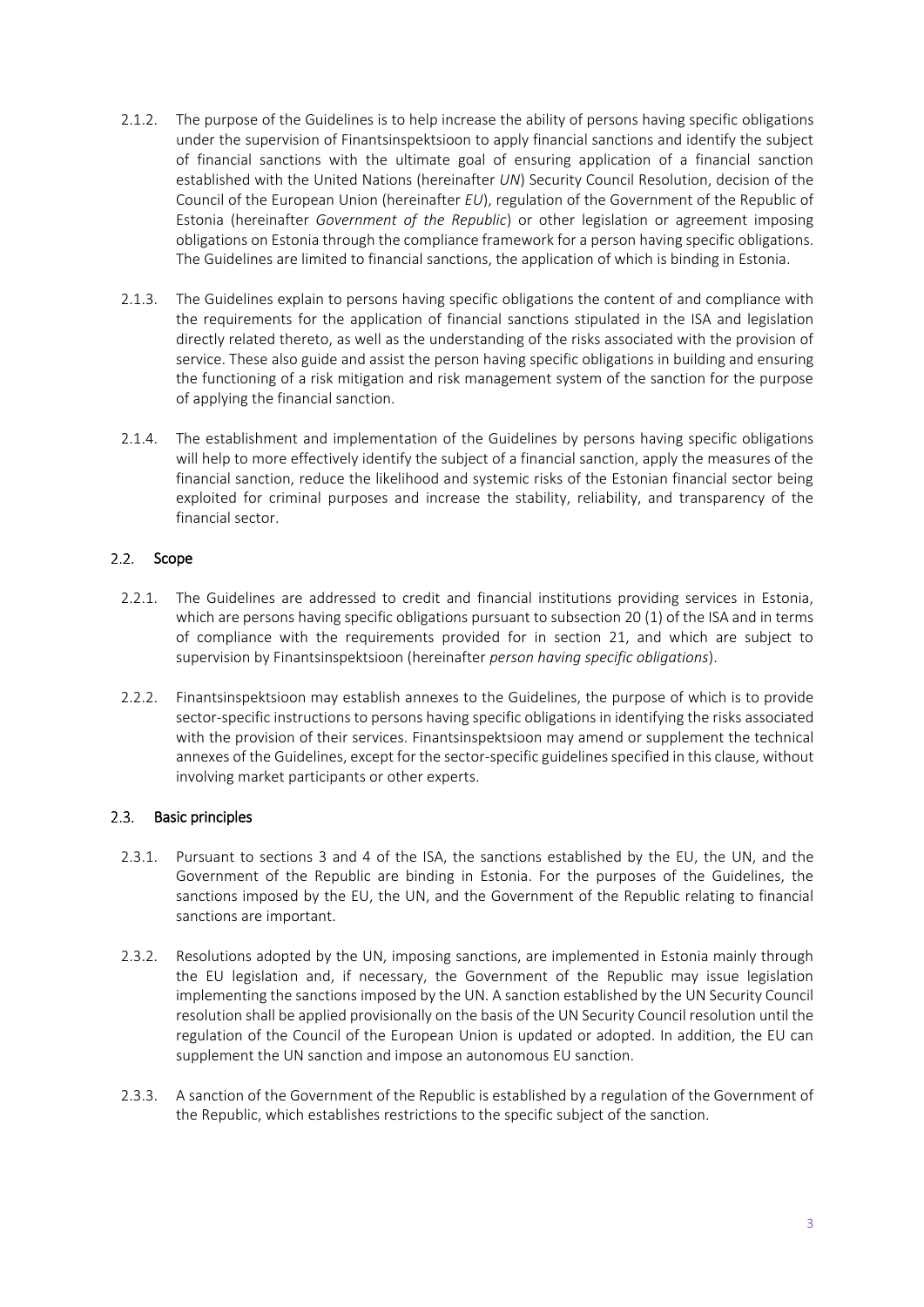- 2.3.4. The application of a financial sanction must be based on the UN Security Council resolution, an EU regulation or a regulation of the Government of the Republic.
- 2.3.5. In the event of requirements arising from the legislation, the provisions of the legislation on the sanction must be followed. In case of conflict with the legislation, the meaning and content of the ISA and the directly related legislation must be followed. Legislation and source materials<sup>2</sup> in English, which are directly related to the ISA must be based on their original wording and meaning.
- 2.3.6. The terms and definitions used in the Guidelines are defined in the ISA, the legislation implementing the international sanction, the Financial Action Task Force (FATF) 2012 Recommendations<sup>3</sup> and the 2013 methodology dictionaries<sup>4</sup> or the EU guidelines<sup>5</sup> and other guidance material.
- 2.3.7. For the purposes of the Guidelines, compliance with the requirements for the implementation and application of an international sanction means all the activities that the EU, the UN and the FATF request from the Member States and the persons having specific obligations when applying preventive measures.
- 2.3.8. When applying the Guidelines, the requirements arising from the legislation in force, international practice and the legislation directly related to the ISA, other advisory guidelines of Finantsinspektsioon, FATF and the Council of the European Union and other instruction materials<sup>6</sup> must be taken into account.
- 2.3.9. The principle of proportionality must be followed when implementing the Guidelines. This means that a person having specific obligations must draw up its own rules of procedure and internal control, apply the due diligence measures of the sanction and choose the means according to the nature, scale and sophistication of its company's economic activity, including risk appetite and risks associated with the activities of the person having specific obligations.
- 2.3.10. A risk-based approach must be taken into account when following the Guidelines. A person having specific obligations must first assess the risks associated with its own activities in order to plan, develop, and maintain a risk mitigation and risk management system of international sanctions corresponding to its ability, risk appetite and operational risks, considering that a risk-based approach does not release the person having specific obligations from the application of the sanction.
- 2.3.11. In the event of problems related to the implementation and interpretation of the Guidelines, the principle of reasonableness must be followed, interpreting, if necessary, the various points of the Guidelines in conjunction with each other and, considering the purpose of the Guidelines. It is also necessary to act in good faith and in accordance with the diligence expected of a person having specific obligations.

# <span id="page-4-0"></span>2.4. Terms and definitions

-

[gafi.org/media/fatf/documents/recommendations/pdfs/FATF%20Recommendations%202012.pdf.](http://www.fatf-gafi.org/media/fatf/documents/recommendations/pdfs/FATF%20Recommendations%202012.pdf) (04/01/2021)

<sup>2</sup> Including legislation implementing an international sanction.

<sup>&</sup>lt;sup>3</sup> The FATF Recommendations (2012). Available online at[: http://www.fatf-](http://www.fatf-gafi.org/media/fatf/documents/recommendations/pdfs/FATF%20Recommendations%202012.pdf)

<sup>4</sup> The FATF Methodology for assessing compliance with the FATF Recommendations and the effectiveness of AML/CFT systems (2013). Available online at: [https://www.fatf](http://www.fatf-gafi.org/media/fatf/documents/methodology/FATF%20Methodology%2022%20Feb%202013.pdf)[gafi.org/media/fatf/documents/methodology/FATF%20Methodology%2022%20Feb%202013.pdf.](http://www.fatf-gafi.org/media/fatf/documents/methodology/FATF%20Methodology%2022%20Feb%202013.pdf) (04/01/2021)

<sup>5</sup> Guidance and best practices. Available online at: [https://www.consilium.europa.eu/en/policies/sanctions/.](https://www.consilium.europa.eu/en/policies/sanctions/) (04/01/2021)

<sup>6</sup> Including arising from general instruction materials on the organisation and activities of financial institutions.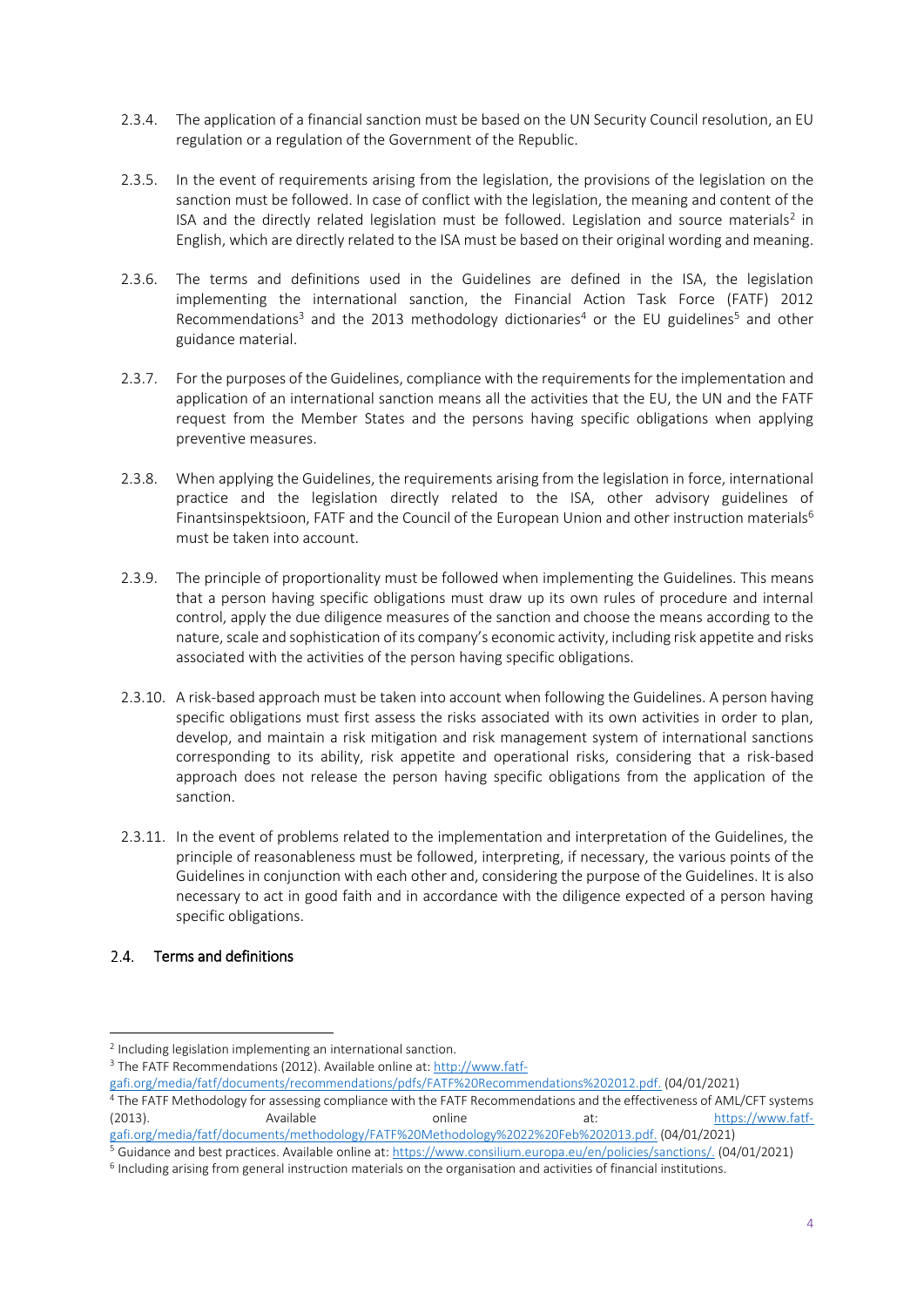- 2.4.1. An international sanction or a sanction of the Government of the Republic<sup>7</sup> is a measure of foreign policy, established by the EU, the UN or the Government of the Republic. It is a non-military measure implemented with the aim of maintaining or restoring peace, preventing conflicts and strengthening international security, supporting and strengthening democracy, and following the rule of law, human rights and international law. The measures can be (1) *non-economic* and (2) *economic*. Economic measures can in turn be divided into *(a) international financial sanctions and (b) trade sanctions.*
- 2.4.2. The subject of international sanctions is any natural or legal person, entity or body, designated in the legal act imposing or implementing international sanctions, with regard to which the international sanctions apply. The subject of international sanctions may also be a state, territory, territorial unit, regime, organisation, association, group or another unit, with regard to which the sanctions apply and who is identified as a subject in the legislation establishing or implementing the international sanction.
- 2.4.3. International financial sanction (the so-called sub-category of the economic sanction) is in particular a targeted measure directed against specific individuals or countries/regions. At the same time, financial sanctions are broadly divided into sanctions for terrorist financing and the financing of the proliferation of weapons of mass destruction and sanctions with other political content and purpose. The content of a financial sanction is to prohibit or restrict any move, transfer, alteration, use of or dealing with funds in any way that would result in any change in their volume, amount, location, ownership, possession, character or purpose or other change that would enable the use of the funds. The content of a financial sanction is also to prohibit any use of economic resources (assets of every kind, which are not funds but can be used to obtain funds, goods or services) to obtain funds, goods or services in any way, including, but not limited to, by selling, hiring or mortgaging them. Financial sanctions can be divided into two: *(i) a targeted financial sanction based on individuals* and *entities and (ii) an activity-based restriction on financing.* Detailed measures of the international financial sanctions, what and against whom these must be applied, are described in the legislation establishing or implementing the international sanction.
	- 2.4.3.1. Targeted financial sanction<sup>8</sup> is established against an individual or a unit and refers to (a) the freezing of funds and economic resources, (b) prohibition on making funds and economic resources available, or (c) prohibition of the use of the financial system by the individual or entity included in the international sanctions list.
	- 2.4.3.2. Activity-based restriction on financing refers to the prohibition of activities, such as the provision of financial assistance (funding, financing, including investing, conclusion of an insurance contract, securities transactions and lending) and other restrictions arising from the EU and the UN resolutions where the credit and financial institutions apply due diligence measures and apply restrictions and prohibitions during their activities, including when clearing funds.<sup>9</sup>

-

<sup>&</sup>lt;sup>7</sup> In the EU terminology also 'restrictive measure'.

<sup>8</sup> Targeted financial sanctions, or TFS.

<sup>9</sup> Clearing refers to all activities related to the transaction from the giving of the order to the settlement.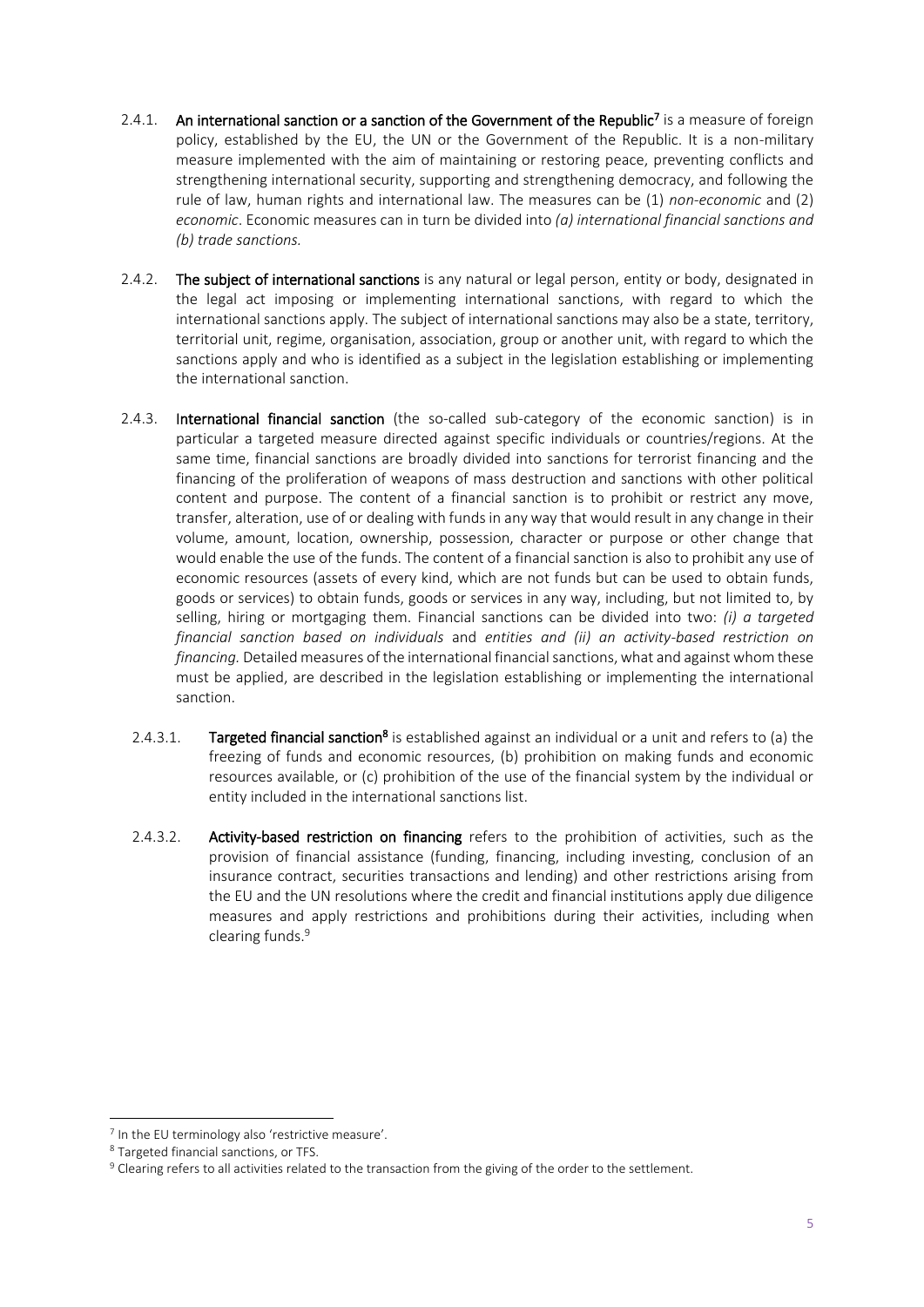2.4.4. Financing of the proliferation of weapons of mass destruction means any act for the provision of funds or financial services, used, in whole or in part, for the production, acquisition, possession, development, export, transhipment, intermediation, transport, transfer, stockpiling or use of nuclear, chemical or biological weapons and their carriers and related materials (including technologies as well as dual-use goods used for illegal purposes), contrary to national laws or, where applicable, international obligations.<sup>10</sup>

## <span id="page-6-0"></span>3. Risk mitigation and risk management system of international sanctions

#### <span id="page-6-1"></span> $3.1.$ Strategy

-

- 3.1.1. The general strategy for the mitigation and management of risks of international sanctions describes the general guiding principles by which a person having specific obligations ensures that its activities are consistent with its risk appetite. The general strategy for the mitigation and management of risks of international sanctions may be contained in the risk appetite of a person having specific obligations.
- 3.1.2. Where appropriate, the strategy for the mitigation and management of risks of international sanctions shall be reviewed and updated and supplemented, including when the risk assessment or risk appetite is updated and supplemented, or when new sanctioning regimes are added.

#### <span id="page-6-2"></span> $3.2.$ Risk assessment and risk appetite

- 3.2.1. A person having specific obligations shall regularly prepare and update the risk appetite and risk assessment related to financial sanctions and financing of the proliferation of weapons of mass destruction, taking into account the principles set out in clauses 3.2 and 3.3 of the AML Advisory Guidelines of Finantsinspektsioon and the exceptions provided in the Guidelines.
- 3.2.2. The risk of financing a financial sanction and the proliferation of weapons of mass destruction includes not only the direct violation of a financial sanction, such as failure to freeze the sanctioned person's financial assets, but also the circumvention of the financial sanction. This principle must also be followed by the person having specific obligations when identifying, assessing, and analysing the risks.
- 3.2.3. Within the framework of the risk assessment of financial sanctions, the risk factors characteristic of financial sanctions must also be analysed for specific risk categories within the meaning of clause 3.3.4.1 of the AML Advisory Guidelines of Finantsinspektsioon, such as:

 $10$  The concept of financing the proliferation of weapons of mass destruction has been used more widely in the Guidelines, as there is currently no internationally agreed definition of financing the proliferation of weapons of mass destruction suitable for all regimes. This definition is based on the FATF report 'Combating proliferation financing: A status report on policy development and consultation' (2010). Available online at: [https://www.fatf-gafi.org/media/fatf/documents/reports/Status](https://www.fatf-gafi.org/media/fatf/documents/reports/Status-report-proliferation-financing.pdf)[report-proliferation-financing.pdf.](https://www.fatf-gafi.org/media/fatf/documents/reports/Status-report-proliferation-financing.pdf) (04/01/2020)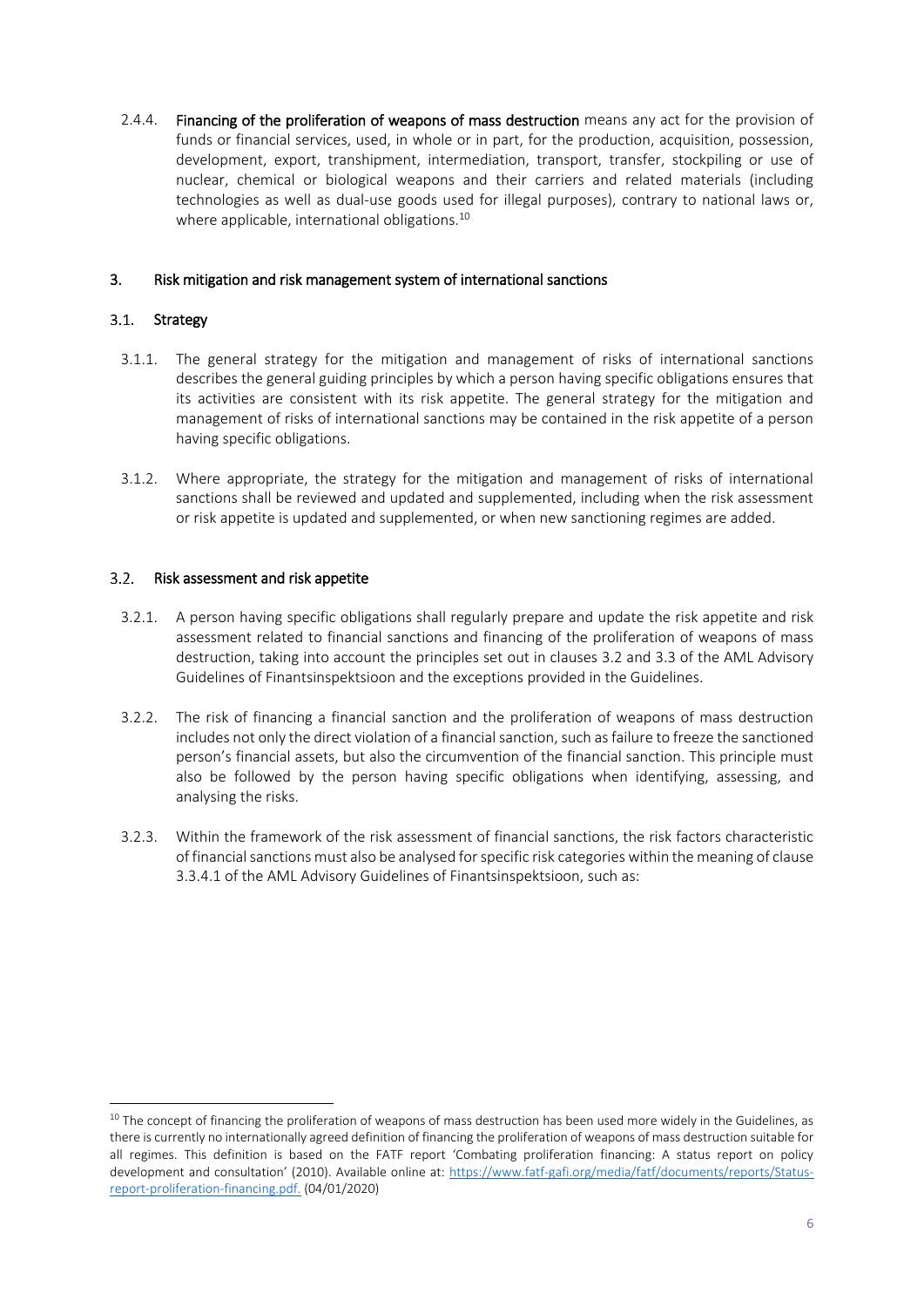- 3.2.3.1. Client-related risks. Client risk refers to potential clients or client categories, whose activities involve higher risk of financial sanctions. One characteristic is the sophistication of the ownership and/or management structure; i.e. how easy or difficult it is to identify managers and beneficial owners, including owners. In case of the ownership structure, the risks associated with the client-managed or client-owned companies are also important (for example, if the client is the beneficial owner of the sanctioned company). This means that a person having specific obligations shall assess with enhanced due diligence clients, whose ownership structure is sophisticated or is otherwise risky. For risks related to clients, one must also take into account the risks related to the clients' business, i.e. the field of activity and the products and services offered, as well as geographical risks, such as the client's origin, habitual residence, place of registration and place of business.
- 3.2.3.2. Product, service, and transaction risks. Product, service, and transaction risks are related to the products and services offered by a person having specific obligations that are associated with a high risk of sanction or which products and services a client may use to circumvent the sanction. For example, the extent to which a person having specific obligations carries out cross-border transactions; how many and in which countries they have cross-border correspondent bank accounts; whether they offer products related to trade financing, payable-through accounts, virtual currency exchange, holding, transfer services, etc., correspondent banking services, etc.Online products and services may pose greater risks due to the speed of processing payments and the anonymity of access to the account, which means that this risk category is also exposed to the risks associated with the transmission channels of services.
- 3.2.3.3. Transmission channel risk. Transmission channel risk is related to the channels of receiving the service and products which the client uses both in establishing a business relationship as well as in the course of a business relationship, but also to the channels used by the person having specific obligations to sell its products and services. The above includes, in terms of the risk of financial sanction, in particular the risk that the products and services are consumable anonymously, which is why the person having specific obligations is unable to identify the location of the consumer of the service (for example, masking of IP addresses or consuming the service through intermediaries or representatives, including via lawyers/attorneys). A situation, where the client uses a broker or agent for communicating the person having specific obligations is also risky. It is also important to assess the risks associated with the transmission channels when relying on the due diligence measures applied by a third party service provider or, when a due diligence obligation has been outsourced, especially if such service provider is located in a jurisdiction with lower international compliance standards according to international assessments. Other channels used for providing the services, such as online banking and its availability, must also be assessed.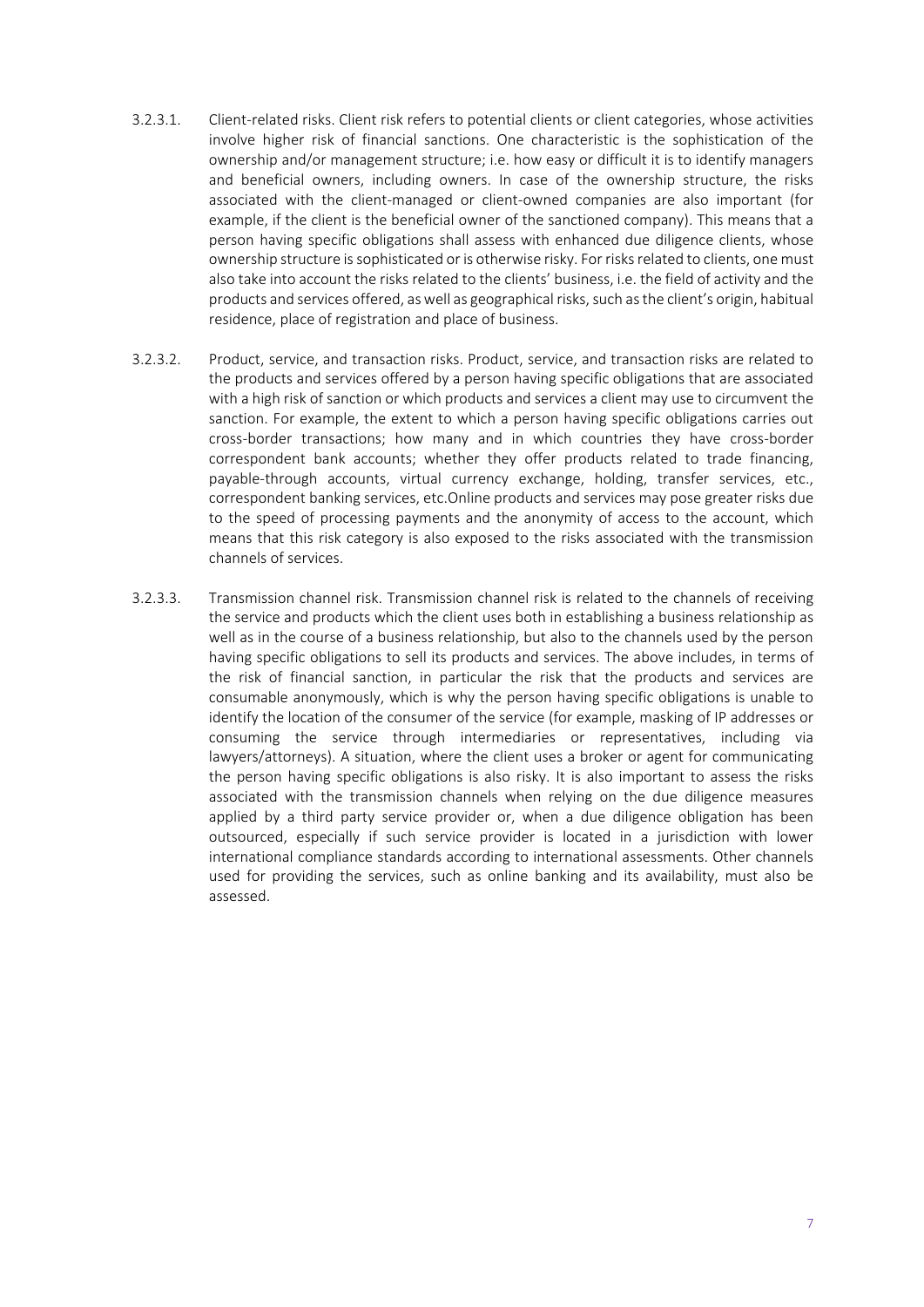- 3.2.3.4. Geographical risks. Geographical risk relates to the exposure of the client, the products and services offered and the transmission channels of a person having specific obligations to certain higher risk jurisdictions. For this risk category, it is important, first of all, to take into account the risks associated with the country of location of the person having specific obligations and the risks arising from the geographical, cultural and historical links between its country of location and the country subject to sanctions. However, also situations, where the transactions are directly or indirectly related to a specific country or region with high risk of sanction, must be taken into account. For this risk category, also the countries and regions through which the sanction may be circumvented must be taken into account in addition to the countries and regions against which sanctions have been established. In the context of geographical risk, it is important to understand any indirect risks that may additionally arise if a transaction involves a high sanction risk (such as a product supply chain). As a result of the geographical risk assessment, the person having specific obligations determines which sanction lists should be screened for all jurisdictions and whether and which lists should be screened for certain jurisdiction(s).
- 3.2.3.5. With the systems used to identify the subject of a financial sanction, including technologyrelated risks if a person having specific obligations uses an automated screening tool (AST) of the financial sanction, when applying due diligence measures, they will evaluate the risks associated with the capability and manipulation of the technology. This is a separate risk category apart from the four usual risk categories.
- 3.2.4. The sanction risks faced by a person having specific obligations shall be determined on the basis of a methodology similar to that used in analysing the money laundering and terrorist financing risk, assessing the following:
	- risk inherent to a person having specific obligations the risk of sanction to which an authority is exposed without risk management and mitigation measures of sanction;
	- efficiency of the risk management and mitigation measures of sanction;
	- amount of residual risk (assessing the inherent risk and efficiency of mitigation measures).
- 3.2.5. The following formula shall be used for determining the risk characteristic of a sanction specific to a person having specific obligations:

inherent risk – efficiency of the risk management and mitigation measures of sanction  $=$ residual risk

- 3.2.6. A person having specific obligations must assess separately the risks of money laundering, terrorist financing and the financial sanction, including proliferation of weapons of mass destruction, by preparing a risk assessment. Risk assessments may be in a single document, but different risks must be assessed separately.
- <span id="page-8-0"></span>3.2.7. A person having specific obligations determines the risk appetite on the basis of the risk assessment. Risk appetite shall be subject to the provisions of clause 3.2 of the AML Advisory Guidelines of Finantsinspektsioon. The risk appetite of a person having specific obligations may also be described in the strategy for the mitigation and management of risks of international sanctions.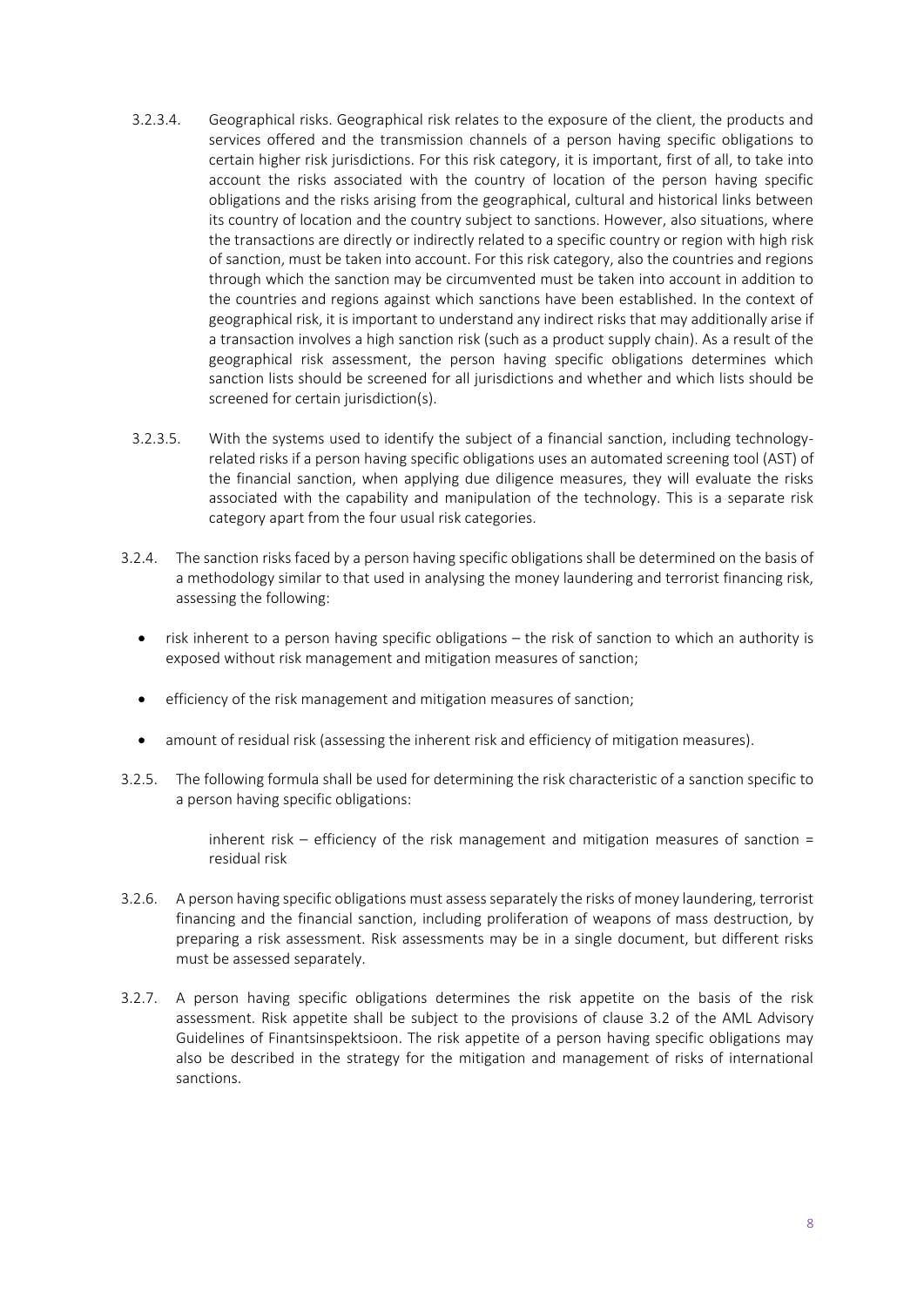- 3.2.8. As a result of the risk assessment and risk appetite, the person having specific obligations shall establish a risk mitigation and risk management system of international sanctions for mitigating and managing risks. As in the event of risk assessment, the risk mitigation and the establishment of a risk management system must also take into account the possibility of circumventing the financial sanction and the management of that risk, in addition to the risk of breaching a financial sanction.
- 3.2.9. The risk mitigation and risk management system of international sanctions must be described in writing and shall include, *inter alia*, (i) the risk mitigation and risk management strategy (claus[e 3.1](#page-6-1) of the Guidelines); (ii) the establishment and updating of the risk appetite and risk assessment (clauses [3.2](#page-6-2) and [3.2.7](#page-8-0) of the Guidelines); (iii) the rules of procedure describing the risk management and mitigation (clause [3.3](#page-9-0) of the Guidelines ); (iv) designation of the responsible persons and determination of their responsibilities (clause [3.4](#page-10-0) of the Guidelines); (v) implementation of an appropriate training programme (clause [3.5](#page-11-0) of the Guidelines); (vi) control measures to be implemented for the management of the risk, including the due diligence measures to be implemented (clause [e3.6](#page-11-1) of the Guidelines); (vii) the application of the financial sanction (clause [3.7](#page-13-0) of the Guidelines); (viii) compliance with the notification obligation (claus[e 3.8](#page-14-0) of the Guidelines), (ix) internal control instructions (claus[e 3.9](#page-15-0) of the Guidelines) and (x) retention of data (clause [3.10](#page-16-0) of the Guidelines). These measures are designed for the application and identification of the financial sanction measures in order to prevent circumvention of financial sanctions and avoid violations.
- 3.2.10. The risk mitigation and risk management system of international sanctions defines the principles and rules for identifying high-risk transactions, products, services, clients and geographical areas by a person having specific obligations. The risk mitigation and risk management system is proportionate and takes into account the practical needs, the nature, scope and sophistication of the economic or professional activities of the person having specific obligations.
- 3.2.11. The risk mitigation and risk management system of international sanctions shall be clear and easy to understand, provide a clear overview for the whole organisation and define the roles and responsibilities. The system includes standards and requirements, which must be complied with.
- 3.2.12. The risk mitigation and risk management system of international sanctions contains rules of procedure and internal control that provide guidance on the identification of the subject of financial sanction, the application of financial sanction, including for the retention and reporting of frozen funds, and control measures to mitigate or manage the risks arising from the financial sanction. Among other things, the risk mitigation and risk management system of international sanctions provides an overview and guidance on how to act in a situation, where a subject of the financial sanction, a higher risk or an indication of danger is identified. It shall include a description of the actions taken by a person having specific obligations in order to reach a decision to impose the measures of financial sanctions, to refuse a transaction or a service.

#### <span id="page-9-0"></span> $3.3.$ Rules of procedure

3.3.1. The rules of procedure and guidelines for international financial sanctions describe the principles and activities for the application and identification of financial sanctions. The rules of procedure define the policy on how to control the client base and the transactions carried out by the person having specific obligations and to identify the subject of the financial sanction.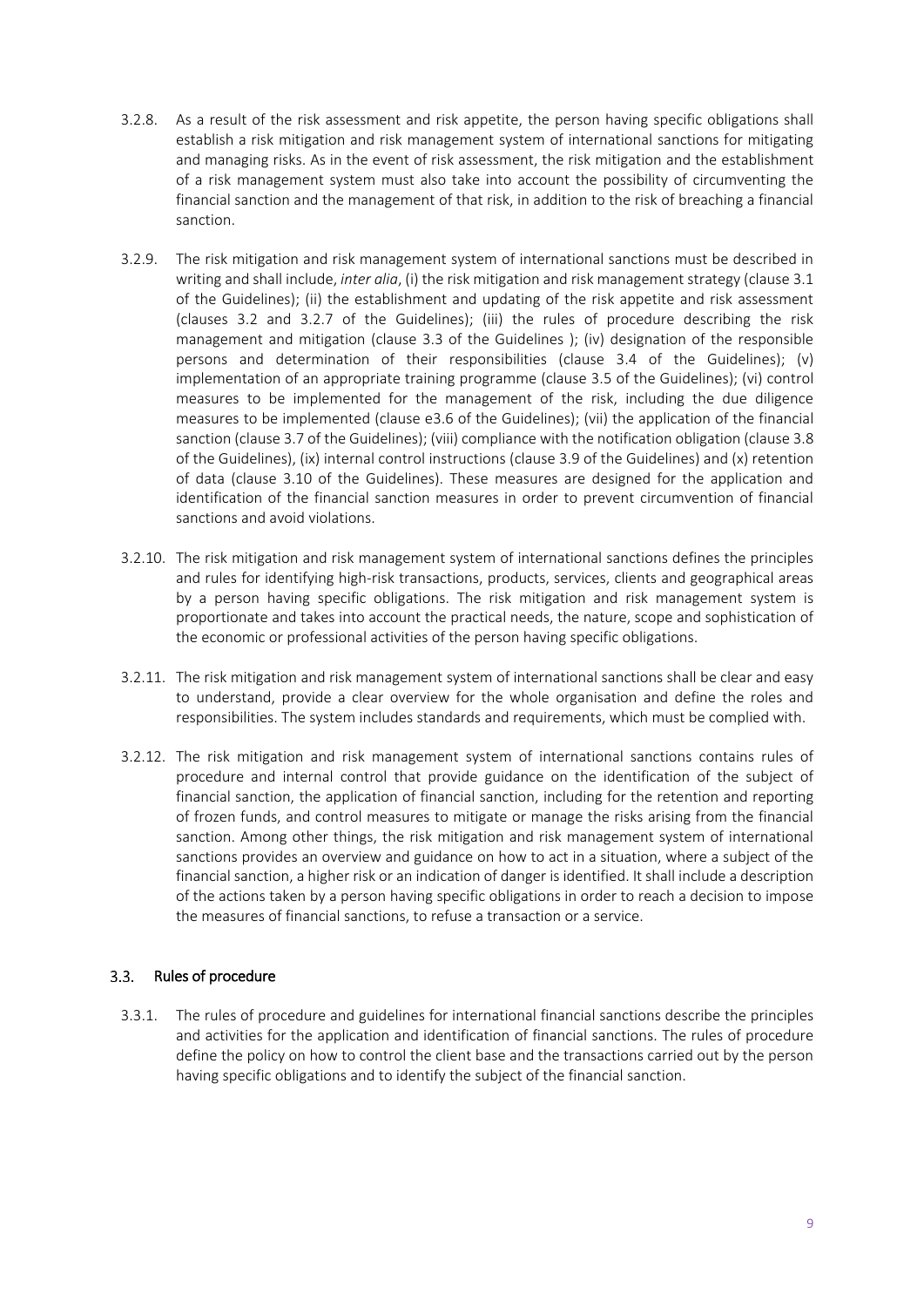- 3.3.2. The rules of procedure shall correspond to the practical needs of the person having specific obligations, the nature, scope and degree of sophistication of its economic or professional activities, including the risk appetite and the risks associated with the activities of the person having specific obligations and shall be in writing or in a form that can be reproduced in writing.
- 3.3.3. The person having specific obligations shall establish the rules of procedure to effectively mitigate and manage the financial sanctions and the risks associated with the financing of proliferation of weapons of mass destruction and to ensure an organisational structure that allows for the immediate detection of the entry into force, amendment or termination of a financial sanction. The rules of procedure of a person having specific obligations shall contain at least the following instructions:
	- 3.3.3.1. on the identification of the subject of the international financial sanction and the transaction or act in breach of the financial sanction;
	- 3.3.3.2. on how to act in the event of identifying the subject of the international financial sanction and a transaction or act in breach of the financial sanction;
	- 3.3.3.3. on the identification of the risk of breach of international financial sanctions and upon such identification on how to act, including the procedure for identifying and investigating possible breaches or circumvention of financial sanctions, including the procedure for timely identification of the risk of financial sanctions and financing of the proliferation of weapons of mass destruction before the transaction, an occasional transaction, before the establishment of a business relationship and throughout the validity of the business relationship;
	- 3.3.3.4. upon the application of due diligence measures on the collection of additional information, including when to request additional information from a partner or client and how to retain the collected data;
	- 3.3.3.5. on the compliance with the notification obligation set out in claus[e 3.8](#page-14-0) of the Guidelines;
- 3.3.3.6. on the retention and making available of the data set out in clause [3.10](#page-16-0) of the Guidelines.
- 3.3.4. With the rules of procedure, the person having specific obligations shall define the responsible persons and their duties and competencies.
- 3.3.5. The rules of procedure regulate the flow of information within the company regarding financial sanctions and the financing of the proliferation of weapons of mass destruction.
- 3.3.6. The person having specific obligations introduces the rules of procedure, instructions, etc. to all its employees whose duties include establishment of a business relationship, monitoring or concluding transactions.
- 3.3.7. The rules of procedure are reviewed on a regular basis and updated, if necessary.

### <span id="page-10-0"></span>Appointment of management board member in charge and a responsible person and the responsibility of the management

3.4.1. For the purposes of the Guidelines, section 17 of the Money Laundering and terrorist Financing Prevention Act (hereinafter the *MLTFPA*) and clause 3.4 of the AML Advisory Guidelines of Finantsinspektsioon apply to the responsibility of the management board and appointment of management board member in charge.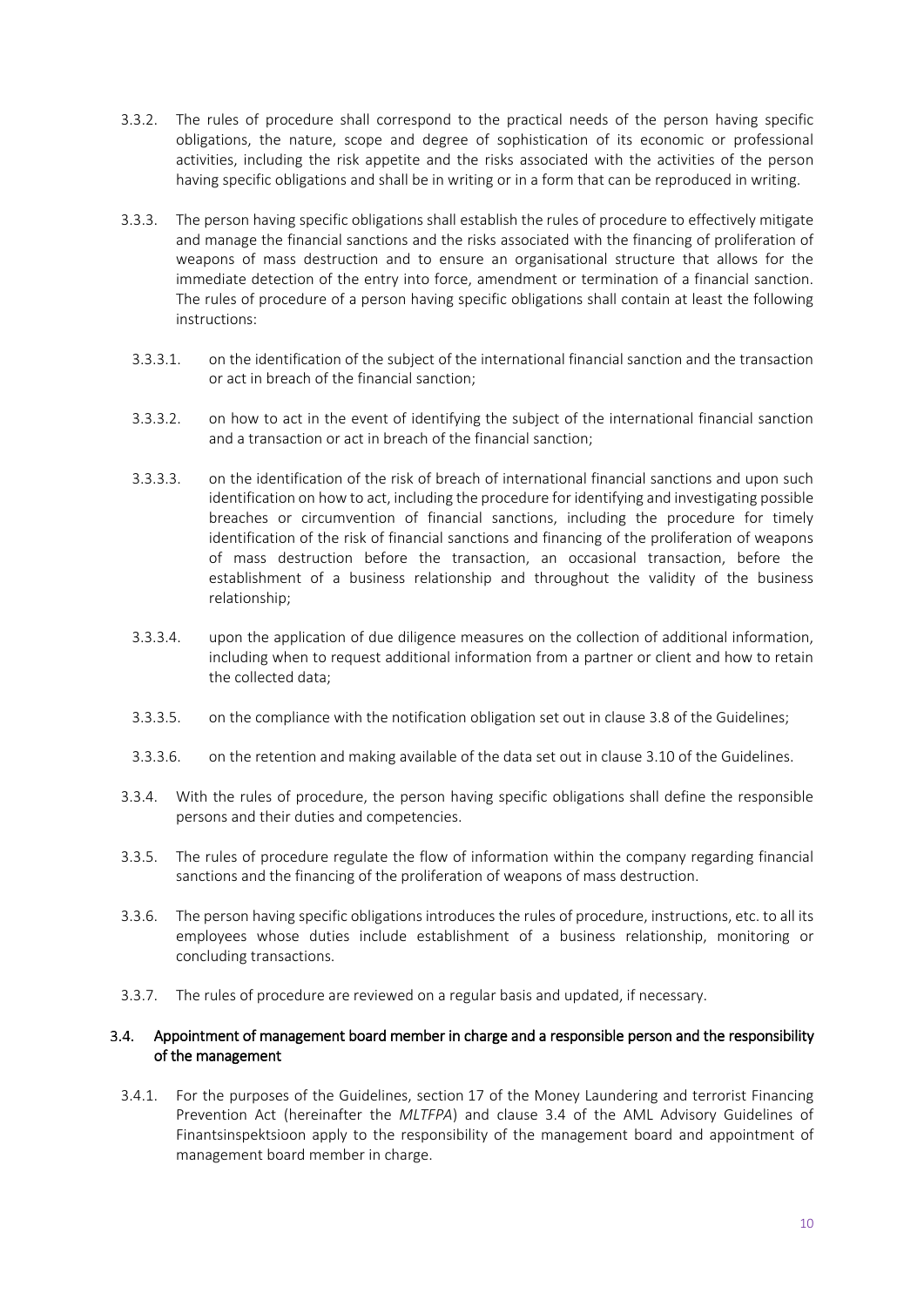- 3.4.2. A person having specific obligations shall appoint a person responsible for the performance of the duties provided for in the ISA and the Guidelines, including the application of a financial sanction (hereinafter *responsible person*) and shall forward his or her contact details to the Financial Intelligence Unit and Finantsinspektsioon. A person having specific obligations shall notify the Financial Intelligence Unit and Finantsinspektsioon in writing within 30 days of the appointment of the responsible person or their substitute and the details of the person.
- 3.4.3. Section 17 of the MLTFPA and the provisions of clause 3.5.3 of the AML Advisory Guidelines of Finantsinspektsioon shall apply when appointing a person responsible for the person having specific obligations and in respect of the duties and rights of the responsible person, taking into account the features specific to the implementation and application of the sanction.
- 3.4.4. The person having specific obligations shall ensure that the responsible person has sufficient skills and knowledge to perform the duties of application of the financial sanction and to make a decision on lawful action.
- 3.4.5. The responsible person shall be responsible for compliance with the regulatory provisions established in the field of financial sanctions and for taking the measures arising from financial sanctions, as well as for reporting actual or possible violations of the sanctions.
- 3.4.6. The person having specific obligations shall ensure that the person responsible for the application of the financial sanction has sufficient authority and access to the information necessary for the performance of his or her duties.

## <span id="page-11-0"></span>3.5. Training of employees

- 3.5.1. Training is one of the most important ways of raising awareness of the obligations involved in the application of international sanctions. Training, including knowledge of international sanctions, typologies, means of circumvention and obligations, is necessary so that the employees know what to do when they are exposed to a possible breach of an international sanction. Training helps to mitigate the risks associated with the application of international sanctions that a person having specific obligations may face. Training must correspond to the specificities of the authority, i.e. take into account the products and services offered, the clients, partners and the geographical area in which it operates and comply with the principle of proportionality.
- 3.5.2. A person having specific obligations shall ensure that its employees, whose duties include the establishment of business relationships or conclusion of transactions, are trained in the fulfilment of obligations arising from the ISA and the legislation implementing international sanctions.
- 3.5.3. For the purposes of the Guidelines, the provisions of clause 3.7 of the AML Advisory Guidelines of Finantsinspektsioon shall apply to the training of employees, taking into account the specificity of financial sanctions.

#### <span id="page-11-1"></span> $3.6.$ Due diligence measures for the identification of financial sanctions

3.6.1. A person having specific obligations shall establish a process for controlling the subject of the financial sanction and determining the risk level of the sanction with respect to the existing clients and the establishment of new client relationships. Such a solution is based on the sanction lists, obligations, and restrictions arising from sanction regimes, the application of standard due diligence measures under the MLTFPA and the specific due diligence measures of the financial sanctions, such as screening, and the data collected in the course of an independent investigation by a person having specific obligations.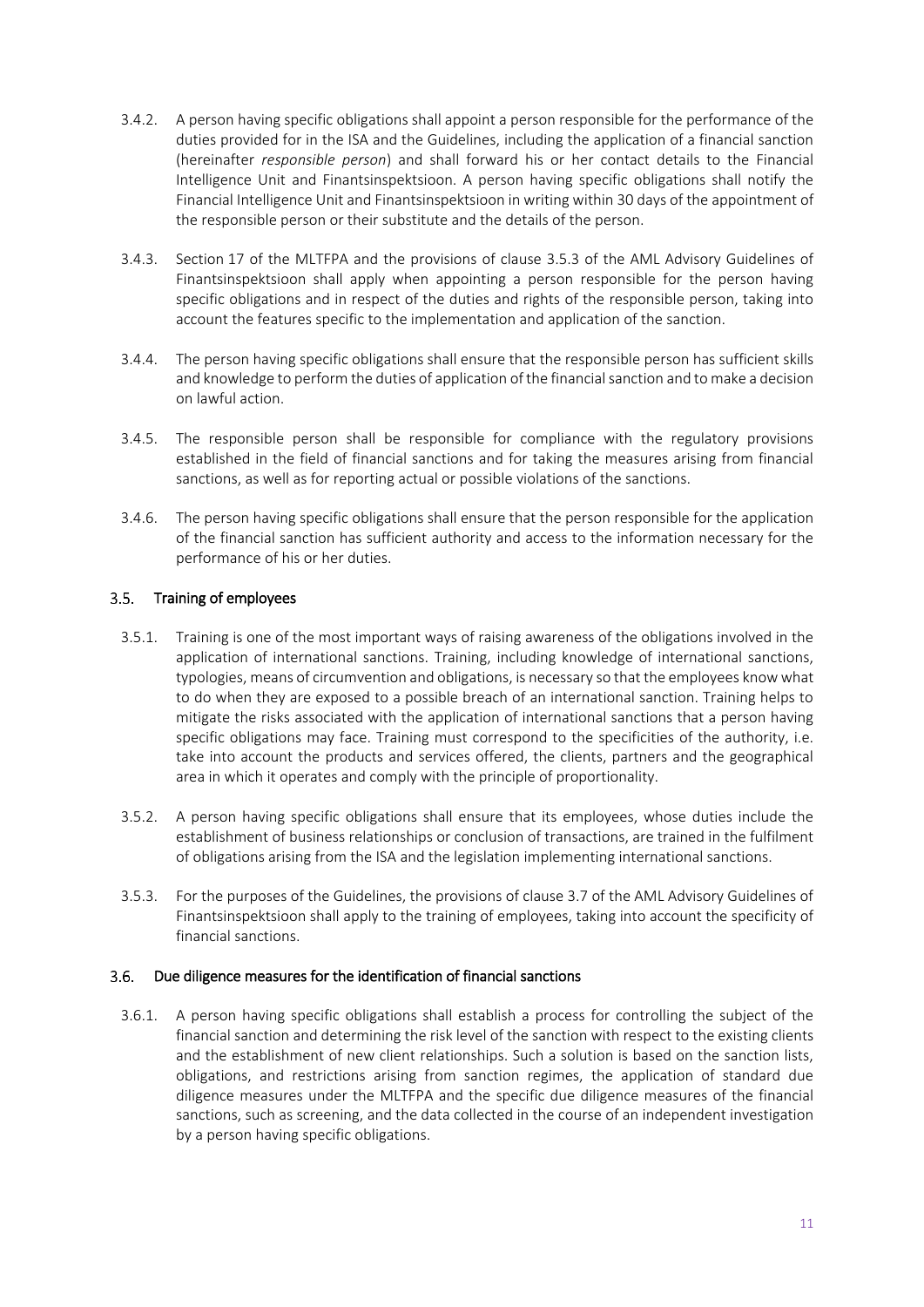- 3.6.2. A person having specific obligations shall ensure the use and updating of the client data in the course of the business relationship, including in the control of the client's transactions, to exclude the breach of the financial sanction and prevent the circumvention of the financial sanction.
- 3.6.3. A person having specific obligations shall apply the due diligence measures of financial sanctions:
	- 3.6.3.1. upon the establishment of business relationships;
	- 3.6.3.2. in the course of business relationships;
	- 3.6.3.3. in carrying out transactions;
	- 3.6.3.4. in the event of a risk of breach or suspected breach of a financial sanction.
- 3.6.4. A due diligence measure of the financial sanctions specified in clause 3.6.3 of the Guidelines is collecting additional information on:
	- a. whether the person with whom it has a business relationship or who intends to enter into it is the subject of a financial sanction;
	- b. whether the planned or performed transaction or act breaches the financial sanction;
	- c. the purpose and nature of a business relationship, transaction or act.
- 3.6.5. A person having specific obligations shall verify the obtained additional information on the basis of additional documents, data or information from a reliable and independent source.
- 3.6.6. When deciding on the scope of the due diligence measures of the sanction, it is important to assess all the aspects related to the risks, including the client risk, the risk of products and services offered by a person having specific obligations, sales channel risk and geographical risks, and how these risks are mitigated. When assessing the geographical risk it is important to understand the geographical market share of the client. The due diligence measures applied by a person having specific obligations shall be proportionate and shall take into account the risks of sanction arising from its business.
- 3.6.7. The data collected in the course of due diligence must be relevant and up-to-date, taking into account that financial sanctions change over time. Continuous timing and updating of due diligence measures is necessary to ensure the screening of the client and transactions (before the transaction is made) in order to prevent a breach of the financial sanction.
- 3.6.8. A person having specific obligations shall determine the manner and means to check whether the client or a person or an entity related to him is subject to a financial sanction and that the execution of transactions would not violate the financial sanction. These means may be manual systems as well as an automated screening tool (AST).
- 3.6.9. If a person having specific obligations decides to use AST in its screening system, then Annex 1 to the Guidelines 'Automated Screening Tool' shall apply to it, including the person will take into account the principles of proportional approach in Annex 1.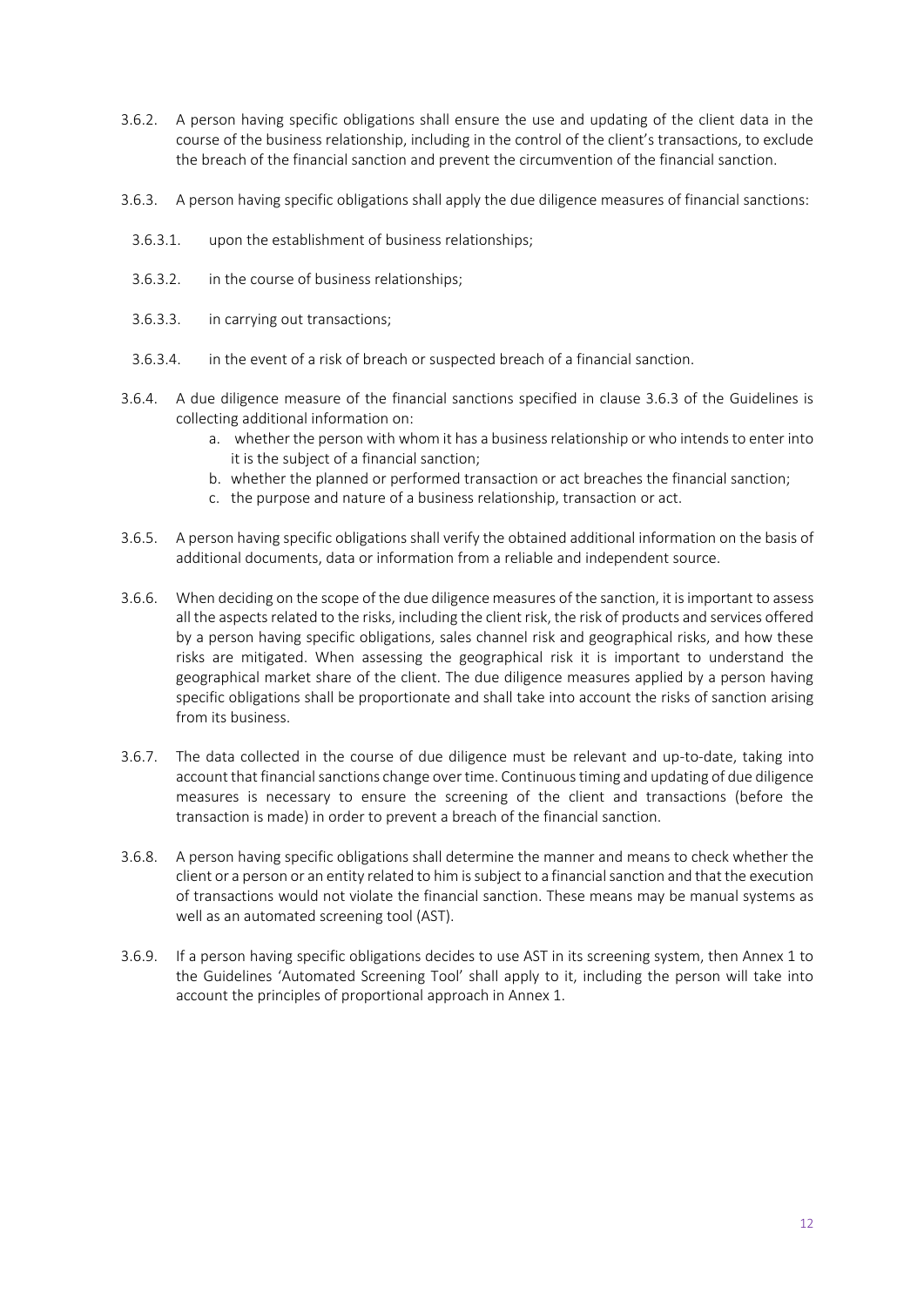- <span id="page-13-1"></span>3.6.10. The means used must be risk-based and proportionate, i.e. they must correspond to the size of the person having specific obligations and the nature, scope, level of sophistication of the activities and products and services offered, including the risk appetite and risks in the business of the person having specific obligations. This means that the larger is the client base of the person having specific obligations (person having specific obligations is unable to manually monitor the clients and transactions) and/or the more transactions, including in particular high-risk transactions are made by the person having specific obligations, and the higher the risk of associated financial sanctions, the more or more funds or the more extensive funds must be used by the person having specific obligations to identify the situation or risk of a financial sanction. More extensive tools refer to automated and technological monitoring and screening programs, their scope, capabilities, effectiveness, etc. A person having specific obligations performs manual screening in cases where the risk is low or there are only few transactions or clients<sup>11</sup>, or where comparable data cannot be found from reliable sources in digital or other form required for automatic screening (e.g. from trade documents).
- 3.6.11. The person having specific obligations also monitors the media and uses the information collected in the company during the due diligence screening of clients and transactions and, if necessary, adds to the internal screening list (if such list exists) persons and entities identified as being at high risk of sanctions or high risk in relation to the financing of the proliferation of weapons of mass destruction.
- 3.6.12. A person having specific obligations shall know its client. A sophisticated (ownership) structure creates additional links between the persons in control of the company or activities and the person having specific obligations. This creates opacity and prevents a person having specific obligations from understanding the content, purpose and actual persons involved in the transaction, incl., whether it is the subject of a financial sanction or a person under its control, or whether the transaction violates the financial sanction. The sophistication of the company's (ownership) structure is assessed through the application of due diligence measures based on the pre-defined rules of procedure of the obligated person. Assessment, together with the relevant criteria, must be documented.
- 3.6.13. The person having specific obligations shall define internal control rules and ensure that the lists of subjects of the sanctions that it uses are accurate, reliable, up-to-date, constantly updated and proportionate to the risks managed by the person having specific obligations.

### <span id="page-13-0"></span>3.7. Application of financial sanctions

-

- 3.7.1. A person having specific obligations shall apply the financial sanctions pursuant to as provided in the legislation implementing the same.
- 3.7.2. A person having specific obligations shall apply financial sanctions if:
	- 3.7.2.1. they identify the subject of the targeted financial sanction;
	- 3.7.2.2. the planned or performed transaction or act breaches the financial sanction;
	- 3.7.2.3. they doubt whether the person with whom it has a business relationship or who intends to enter into it is the subject of a targeted financial sanction;
	- 3.7.2.4. they doubt whether the planned or performed transaction or act breaches the financial sanction;

 $11$  Considering the clients, transaction volume or sophistication and the resources in use.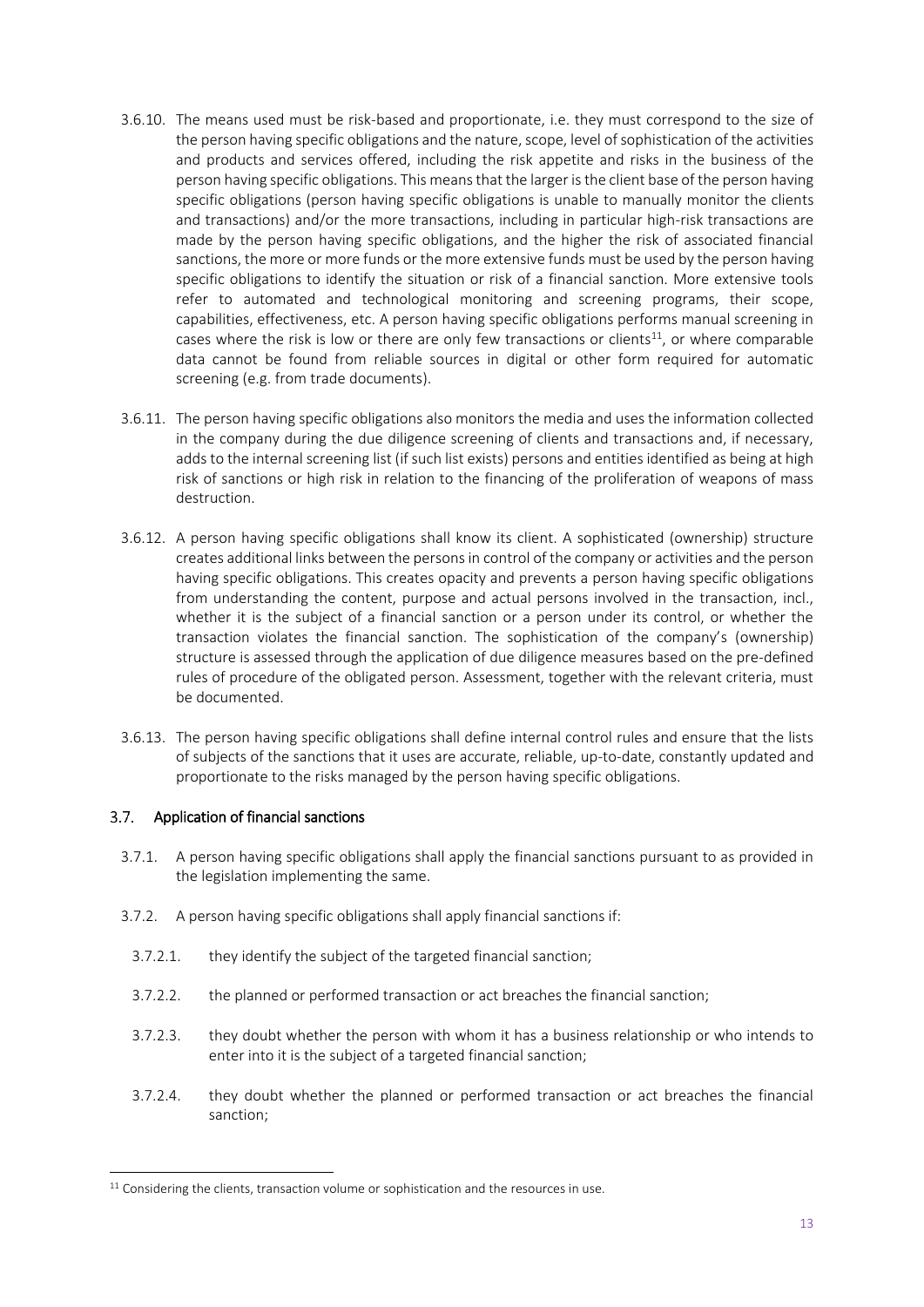- 3.7.2.5. after application of the due diligence measures, it is not possible to determine whether the person who has or intends to have a business relationship with them is the subject of a targeted financial sanction or whether the person who intends to conduct an occasional transaction violates the financial sanction.
- 3.7.3. If a subject of a financial sanction has a minority interest in an entity, this does not necessarily mean that it is not subject to a financial sanction. In this case, the person having specific obligations shall apply additional due diligence measures, to check whether the subject of financial sanction has a control over the entity.
- 3.7.4. A person having specific obligations shall freeze the funds and economic resources of the subject of a targeted financial sanction, even if these are jointly owned by several persons. The definition of joint ownership is based on the law governing ownership relations, established in Estonia. Thus, for the purposes of the ISA, joint ownership is the ownership of two or more persons in unspecified parts in a common matter at the same time.
- 3.7.5. Funds and economic resources jointly owned by a person or entity who is not the target of the freezing measures of funds and economic resources of a subject of targeted financial sanction shall, in practice, be frozen as a whole. This means that in the event of a freezing of assets, the own funds and economic resources of the person entered in the sanctions list must be included, even if these are jointly owned with another person or if the person entered in the sanctions list owns only part of these. In addition, the own funds and economic resources of a person entered in the sanctions list are considered to include any interests (whether legal or otherwise) that belong to him. The above also applies if two or more persons jointly hold shares, units or rights. The same principle applies to joint agreements, where all holders of shares, units or rights exercise their rights jointly. The above must be taken into account when assessing the person's holding or voting right in an entity.
- 3.7.6. The freezing of assets shall not affect funds and economic resources which do not belong to the subject of a targeted financial sanction, the owner of which it is not and which are not under its control. Therefore, the freezing of funds does not concern the funds and economic resources of an entity which is a separate legal entity of a subject of targeted financial sanction and which is not the target of the measures, unless these are owned or controlled by the subject of the targeted financial sanction.
- 3.7.7. A person having specific obligations shall follow the guidelines<sup>12</sup> in chapter K, item I of the EU Sanctions Guidelines when assessing whether another person or entity controls a legal person or entity, including on their own or under an agreement with another shareholder or third party.
- 3.7.8. A person having specific obligations shall follow the guidance set out in chapter K, item II of the EU Sanctions Guidelines<sup>13</sup> when assessing whether there may be a situation where the funds or economic resources are made available indirectly to persons and entities entered in the sanctions list.

#### <span id="page-14-0"></span> $3.8.$ Notifying the Financial Intelligence Unit

3.8.1. A person having specific obligations shall notify the Financial Intelligence Unit, including of the applied measures of financial sanctions if they have:

<sup>-</sup> $12$ Guidelines on implementation and evaluation of restrictive measures (sanctions) in the framework of the EU Common Foreign and Security Policy[, https://data.consilium.europa.eu/doc/document/ST-5664-2018-INIT/en/pdf.](https://data.consilium.europa.eu/doc/document/ST-5664-2018-INIT/et/pdf) 

 $13$ Guidelines on implementation and evaluation of restrictive measures (sanctions) in the framework of the EU Common Foreign and Security Policy[, https://data.consilium.europa.eu/doc/document/ST-5664-2018-INIT/en/pdf.](https://data.consilium.europa.eu/doc/document/ST-5664-2018-INIT/et/pdf)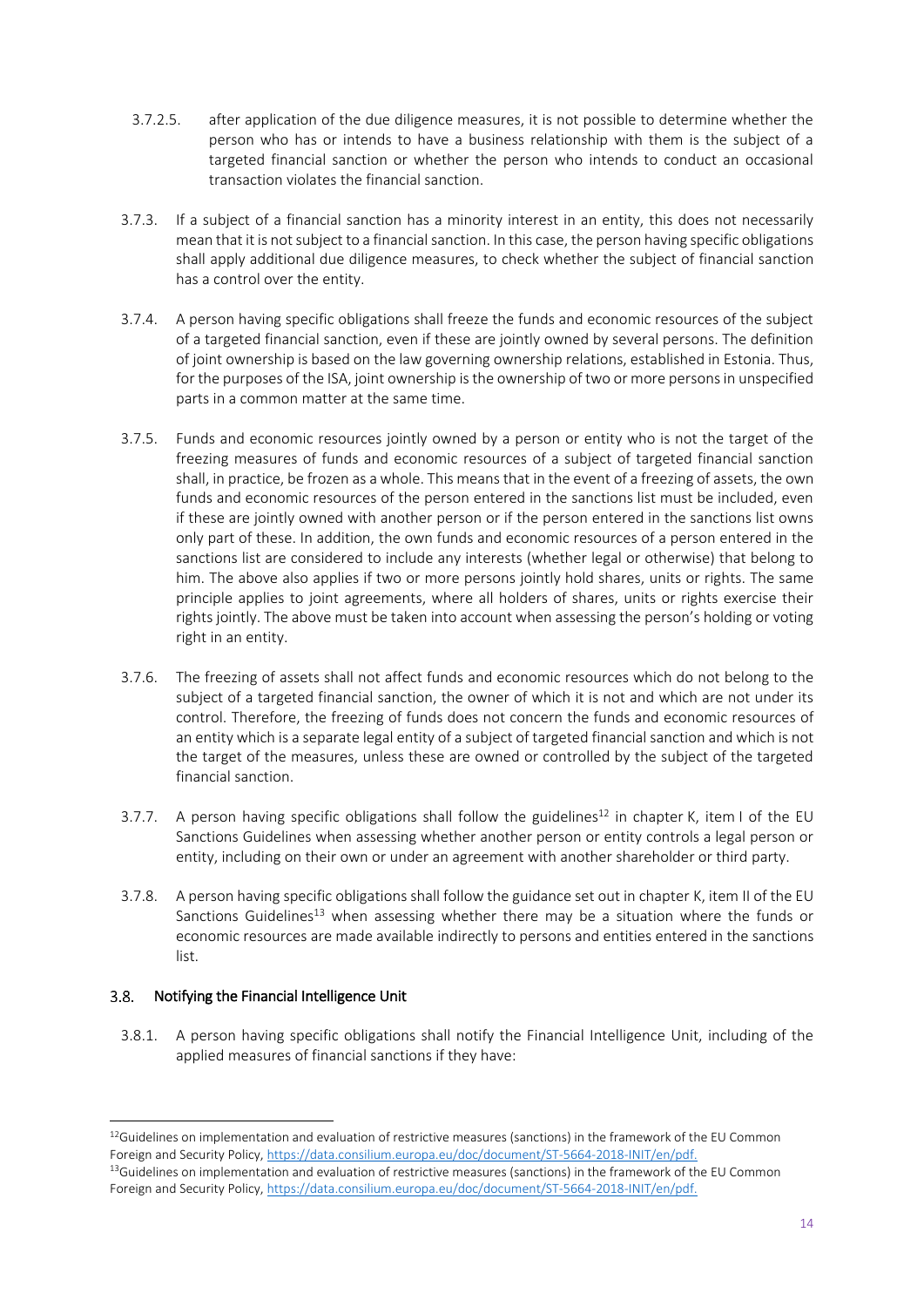- 3.8.1.1. identified the subject of a targeted financial sanction who is in or plans to establish a business relationship;
- 3.8.1.2. applied financial sanctions;
- 3.8.1.3. identified a planned or actual transaction in breach of the financial sanctions;
- 3.8.1.4. identified breach of financial sanctions, including circumvention;
- 3.8.1.5. there is a suspicion of a possible breach or circumvention of an international sanction and the due diligence has not removed the suspicion.
- 3.8.2. Before applying a financial sanction and submitting a notification to the Financial Intelligence Unit, a person having specific obligations must take reasonable steps to ensure that the identified person is entered in the sanctions list (i.e. by also checking other identifiable information)<sup>14</sup>. In case of suspicion of a prohibited transaction or a subject of a financial sanction, the person having specific obligations shall collect information on the transaction, taking into account the principle of reasonability. Additional information that is useful for identifying sanctioned persons and entities is provided by data in both the UN $<sup>15</sup>$  and EU sanctions lists. These may include the person's</sup> full name, date and place of birth, nationality, residence, pseudonym and a reason for inclusion in the list. Also INTERPOL publishes special notices on certain persons entered in the list,  $16$  which may include photos.

#### <span id="page-15-0"></span>Rules of internal control  $3.9.$

-

- 3.9.1. The rules of internal control are an internal procedure for verifying compliance with the rules of procedure, etc., including AST-testing if used by a person having specific obligations. The rules of internal control describe, *inter alia*, the frequency of internal control, the procedure for conducting internal control and the procedure for retaining the results.
- 3.9.2. The rules of internal control must cover the verification of the means used by the employees and the person having specific obligations. This ensures, *inter alia*, that the system for monitoring compliance with the financial sanctions functions as intended and within the set parameters.
- 3.9.3. The rules of internal control shall describe the functioning of internal control, incl. including, where appropriate, the procedure for applying internal audit and compliance. Among other things, it must be specified who, how and how often verifies the compliance of the person having specific obligations with the requirements of the employees, systems, rules of procedure, etc. The rules of internal control must be described in sufficient detail to give the employee an understanding of who controls his or her line of work.
- 3.9.4. All controls and processes related to financial sanctions must be documented. A person having specific obligations shall prepare the control and supervision documents, including the procedures of handling suspicious cases. The timeliness and relevance of documents must be ensured.

 $14$  A person having specific obligations has taken sufficient reasonable steps if it has an internal conviction that it has complied with the due diligence obligation. The principle of reasonableness is taken into account in the formation of internal conviction. This means that when applying due diligence, the obligated person must have the knowledge, understanding and belief that sufficient data has been collected.

<sup>&</sup>lt;sup>15</sup> *UN Security Council Narrative Summaries of Reasons for Listing [https://www.un.org/securitycouncil/sanctions/narrative](https://www.un.org/securitycouncil/sanctions/narrative-summaries)*[summaries](https://www.un.org/securitycouncil/sanctions/narrative-summaries) .

<sup>16</sup> *INTERPOL–UN Security Council Special Notices* [https://www.interpol.int/How-we-work/Notices/INTERPOL-United-Nations-](https://www.interpol.int/How-we-work/Notices/INTERPOL-United-Nations-Security-Council-Special-Notices)[Security-Council-Special-Notices.](https://www.interpol.int/How-we-work/Notices/INTERPOL-United-Nations-Security-Council-Special-Notices)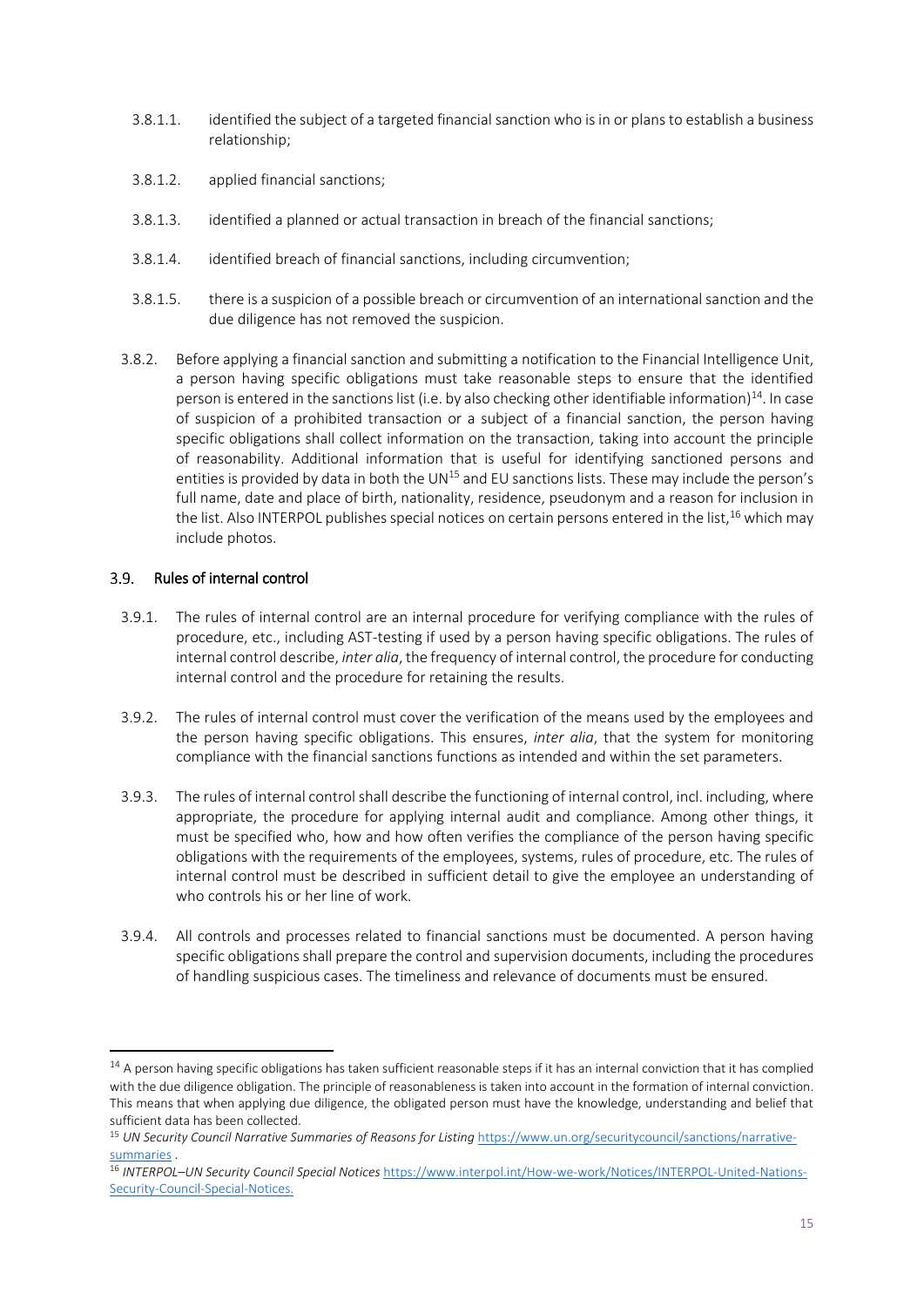3.9.5. It is also a good practice to introduce the results of the control to the employee and, if deficiencies are identified, to submit proposals to the management board in order to introduce the necessary changes to the risk identification and management system or the application of due diligence measures or other activities related to compliance with the ISA requirements.

## <span id="page-16-0"></span>3.10. Retention of data

- <span id="page-16-2"></span>3.10.1. A person having specific obligations collects and retains the data relating to (i) controls on whether a person who is in or plans to establish a business relationship with it is subject of a financial sanction; (ii) controls on whether a planned or performed transaction or act violates a financial sanction; (iii) the application of a financial sanction; and (iv) notification to the Financial Intelligence Unit. Data collected in the course of the implementation of due diligence measures must also be retained.
- 3.10.2. The data shall be stored, *inter alia*, in a way that allows an exhaustive and immediate response to the requests of supervisory authorities or other persons entitled to do so.
- 3.10.3. The data arising from clause [3.10.1](#page-16-2) of the Guidelines (except for clause (iv)) must be retained for five years after the termination of the business relationship or the occasionally performed transaction. Data relating to compliance with the notification obligation pursuant to clause iv shall be retained for five years after compliance with the notification obligation.
- 3.10.4. If a person having specific obligations makes an inquiry to the national electronic database for the application of due diligence measures, the data retention obligations shall be deemed to be fulfilled if the information on making the electronic inquiry to the register is reproducible within five years after the termination of the business relationship or performing an occasional transaction.

### <span id="page-16-1"></span>4. Implementation of the Guidelines

The Guidelines are valid from 01/02/2022. As the Guidelines clarify the applicable law, these do not change the validity of the requirements arising from the legislation. Different explanations of the Guidelines may also be immediately valid if it is a relevant and recognised professional standard in the financial sector the knowledge and implementation of which can be expected from a person having specific obligations.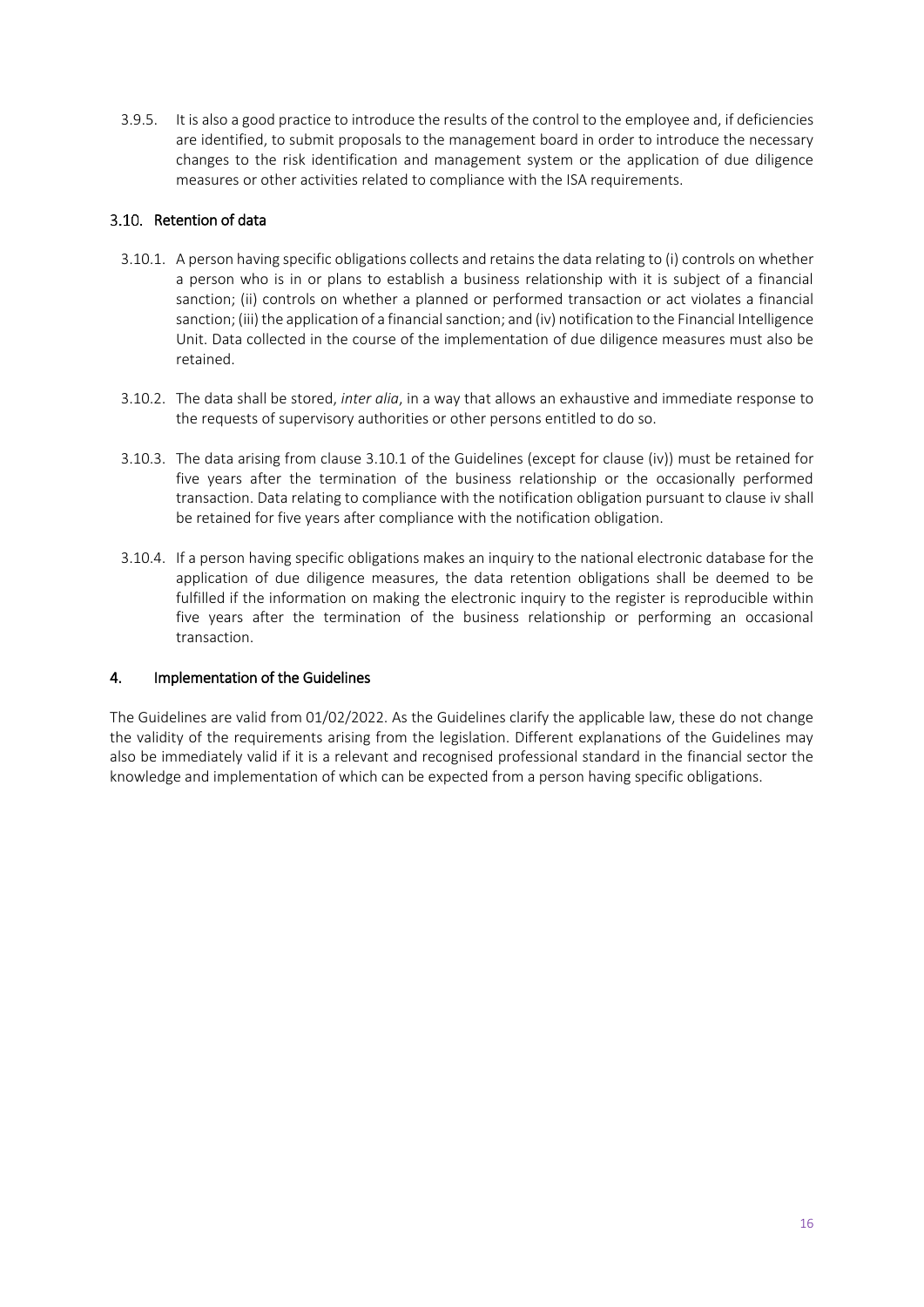#### <span id="page-17-0"></span>Annex 1 – Automated Screening Tool

For larger and more sophisticated financial institutions, it is assumed that the screening system uses technology as a certain key function to ensure the creation and management of appropriate alerts. Such functions include the ability to apply risk-based screening rules. This Annex describes the internationally accepted principles and expectations to AST, that has been integrated into the screening program. The information provided in this Annex may not be exhaustive, as modern technological development is rapid and the personal expectations of a person having specific obligations for AST may be different. If a person having specific obligations decides to use AST, it shall take into account the principle of proportionality set out in claus[e 3.6.101](#page-13-1)0 of the Guidelines.

#### Implementing the rules of screening technology

When implementing the rules of AST, the principle of exact matching or fuzzy logic is used. It is common and recommended to combine both rules. Screening technology may also use additional and restrictive rules, incl., whitelisting,<sup>17</sup> to which the data is entered on persons and entities previously identified as false matches and in which case it is not a subject of a financial sanction or a client or a transaction that would have a high risk of a sanction. Using such lists helps to reduce the number of false matches. The whitelist is evaluated and updated periodically and when risk factors emerge for any person or entity entered in the list.

With regard to screening technology, a person having specific obligations shall set a screening threshold in AST that corresponds to the risks and risk appetite arising from its activities. In order to define a correct and fair screening threshold, a person having specific obligations must understand AST and be aware of the authority's higher risks of financial sanctions and financing the proliferation of weapons of mass destruction. The screening threshold is also determined by the quality of the data and the control that the person having specific obligations has over the data being screened. Where a person having specific obligations is aware of the deficiencies in the quality of the data of financial institutions related to itself or a counterparty, the screening threshold shall be lowered accordingly.

When applying the screening rules in AST, it must be borne in mind that some data are in different formats and presented differently. Transactions containing such data may require manual review processes where the relevant information is manually verified. Good screening quality in AST is ensured by high-quality client and transaction data used for screening, which is, among other things, clean or purified. High-quality data ensures easier and more effective control against sanction lists.

A review and updating of the algorithms and screening thresholds used by AST shall be performed when new patterns, typologies, high-risk factors, false negative matches are identified, or when new sanction regimes change and are added.

When using AST, a person having specific obligations shall establish the transliteration and transcription rules to ensure that personal and place names are unambiguously identifiable and that the spelling is comparable to the indicators in the sanctions lists.

### Ensuring relevance of AST

-.

A person having specific obligations shall ensure that updates, changes (addings to the list, delistings and changes in the relevant details of the subject of sanction) in the AST are updated and implemented without delay with reasonable effort.<sup>18</sup> in order to ensure this, the person having specific obligations shall determine which updated data on the sanction, published by the competent authorities, shall be monitored by the

<sup>&</sup>lt;sup>18</sup> According to the FATF interpretation, the funds of a subject of a targeted financial sanction are frozen without delay, ideally within a few hours after the person or entity is entered in the sanctions list. The updating of the lists must be based on the principles of reasonableness and best effort, i.e., the person having specific obligations makes reasonable efforts to keep the sanctions lists relevant and up to date.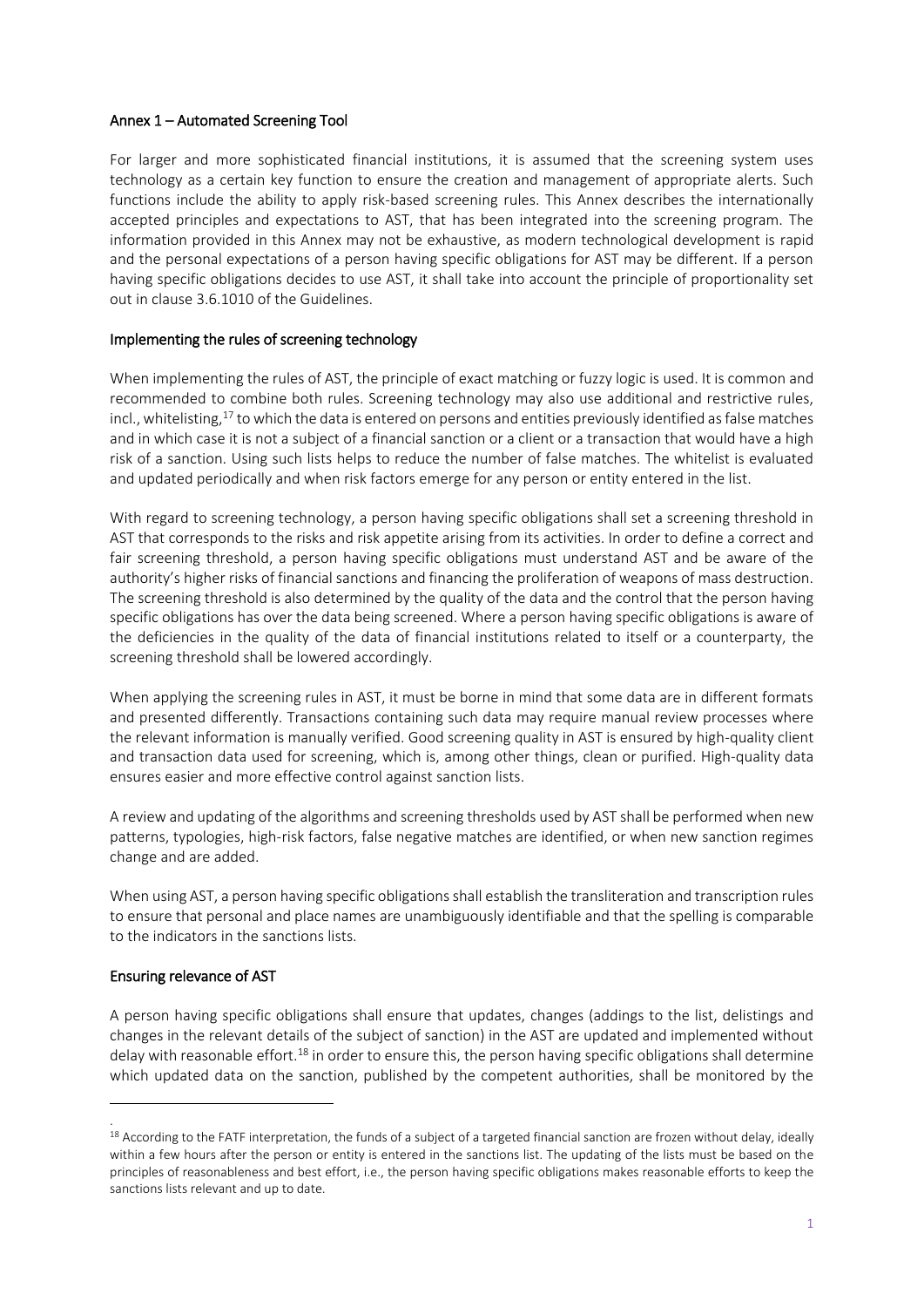employees and the adequate frequency of verifying such updates. The person having specific obligations shall also define the competent persons who may make changes to the lists and shall ensure that only competent employees authorised to do so can add or remove lists or list entries.

The sanctions lists used by a person having specific obligations for screening also include information published by the competent authorities establishing the sanction as well as the information collected personally by the person having specific obligations on the basis of know-your-customer principles, which will help it to better identify the subject of the sanction, the transaction infringing the sanction or the high risk of sanction.

Listings prepared by third parties may also be used for screening if (i) in the event of outsourcing, compliance with the rules for outsourcing the activities set out in the Advisory Guidelines of Finantsinspektsioon 'Outsourcing Requirements for Supervised Entities'<sup>19</sup> is guaranteed, (ii) also, if it has been ensured that the legally binding sanctions lists are accurate and updated without delay, and finally (iii) the person having specific obligations has made reasonable efforts using its best professional skills to assess the quality of the service in question.

Screening technology requires continuous calibration, validation and improvement to ensure efficient screening of data. To this end, the person having specific obligations shall establish and implement an internal control system to prevent the stripping,<sup>20</sup> alteration and other manipulation of relevant data, both internally and externally. At the same time, higher attention should be paid to the part of the transaction process where a client or an employee of an authority is able to manipulate the information used in screening.

When screening the client data in AST, appropriate independence of controls from risk assessment and client risk should be ensured.

A person having specific obligations shall ensure that all results of screening, technology, system calibrations, alterations, updating and testing are documented and stored.

### Evaluation of alerts arising from screening technology

Each alert created by AST and its matches must be evaluated and a final decision made. For transactions involving high risk of financial sanctions or the financing of the proliferation of weapons of mass destruction, it is recommended to use the four-eyes-principle in the decision-making process*<sup>21</sup>* .

A person having specific obligations shall document the results of the monitoring and screening of the client and transactions, incl. the false and true matches and the data, on the basis of which the decision was reached. Through this activity, it is possible to analyse the results of screening and provide the management with a report on the effectiveness, trends, typologies and functioning of the monitoring and screening system.

### Measures to be implemented in parallel with screening technology

A person having specific obligations shall take into account that automatic screening alone is not a sufficient due diligence measure to mitigate the risks of financial sanctions, including financing the proliferation of weapons of mass destruction, risk management and the prevention of violations. Therefore, a person having

<sup>-</sup><sup>19</sup> Advisory Guidelines of Finantsinspektsioon 'Outsourcing Requirements for Supervised Entities'. Available online at: [https://www.fi.ee/sites/default/files/2019-](https://www.fi.ee/sites/default/files/2019-08/pp%20nr%2004%2005.08.2019%20Tegevuse%20edasiandmise%20FI%20juhend%20uues%20redaktsioonis%20ET_0.pdf)

[<sup>08/</sup>pp%20nr%2004%2005.08.2019%20Tegevuse%20edasiandmise%20FI%20juhend%20uues%20redaktsioonis%20ET\\_0.pdf.](https://www.fi.ee/sites/default/files/2019-08/pp%20nr%2004%2005.08.2019%20Tegevuse%20edasiandmise%20FI%20juhend%20uues%20redaktsioonis%20ET_0.pdf) (04/01/2021)

<sup>.</sup>  <sup>21</sup> The four-eyes-principle is a requirement that two people must reach an agreement before performing operations. The foureyes-principle is sometimes called the two-man-rule.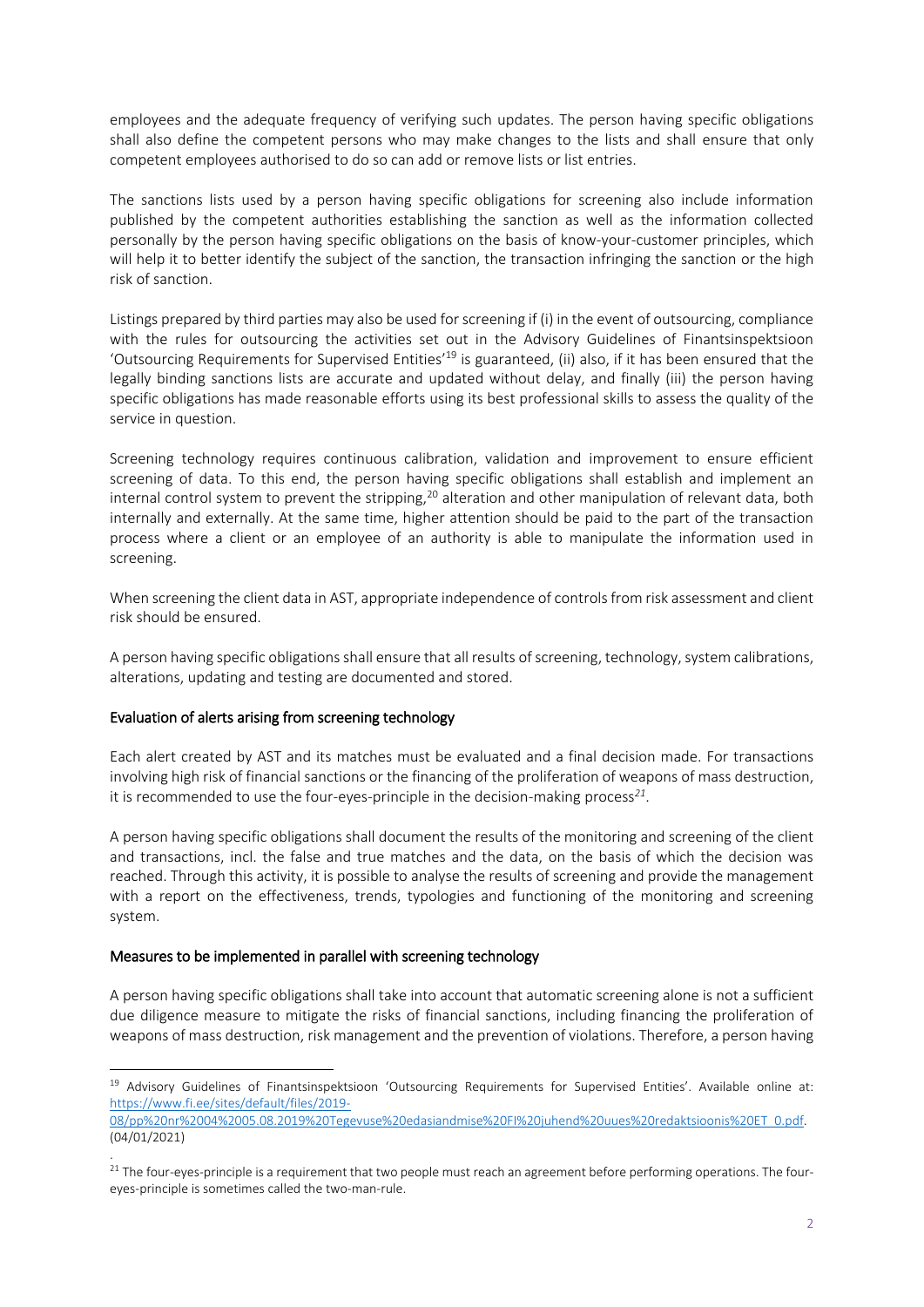specific obligations must apply to clients and transactions with a high risk of financial sanction also other and broader due diligence measures, such as client and transaction risk analysis.

In the event that a person having specific obligations decides to use the outsourced service in the case of a monitoring or screening system, including the ATS, the requirements applicable to the outsourcing of activities specified in the Advisory Guidelines of Finantsinspektsioon 'Outsourcing Requirements for Supervised Entities<sup>'22</sup> and the responsibility for the outsourced service and processes that ensure compliance in the application of the financial sanction shall remain to the person having specific obligations shall apply.

In the event of services outsourced to comply with AST or other legal acts or guidelines, the activities and processes must be documented, including the activities of the subcontracting company, regular testing and inspections. In the event of large-scale subcontracting, the termination or prevention of the termination of a subcontracting contract must be defined in order to ensure the consistency and quality of the outsourced activities and processes.

A person having specific obligations (correspondent institution) mediating the transactions must use reasonable solutions to identify high-risk transactions where there is no information on the originator or beneficiary. Such measures should be in line with the principles of processing payments and the Regulation (EU) 2015/847 of the European Parliament and of the Council.

# Testing

When a person having specific obligations uses AST to control sanctions, it shall conduct regular and needbased tests to verify its effective functioning and to manage and mitigate the risks identified with the risk assessment.

AST testing shall be supported by indicators, analysis and reporting that enable to identify the occurrence of financial sanctions, technology and operational risks and the risks arising from data quality.

A comprehensive, independent and objective testing or audit function ensures that the person having specific obligations is aware of where and how their systems work and when they should be upgraded, supplemented or reconfigured to meet the risk assessment and indicators of sanction regimes.

To apply the above, the person having specific obligations shall:

- ensure that the person conducting the test or audit is impartial, independent and has sufficient authority, skills, experience and resources to do so;
- ensure that if the outcome of a test or audit is not as expected, effective measures are taken without delay to identify and implement compensatory measures until the root cause of the system's weakness can be identified and risks mitigated and managed;
- document the structure of its AST so that it is clear whether the risks associated with the activities of the person having specific obligations have been identified and managed, including the transparency of the system's bottlenecks and other measures is demonstrated (e.g. the risks are mitigated by other due diligence measures);
- implement an independent risk-based testing system to ensure that AST generates appropriate and high-quality alerts, including matches corresponding to the risk appetite.

<sup>-</sup><sup>22</sup> Advisory Guidelines of Finantsinspektsioon 'Outsourcing Requirements for Supervised Entities'. Available online at: [https://www.fi.ee/failid/Nouded\\_finantsjarelevalve\\_subjekti\\_poolt\\_tegevuse\\_edasiandmisele\\_outsourcing\\_v6.pdf.](https://www.fi.ee/failid/Nouded_finantsjarelevalve_subjekti_poolt_tegevuse_edasiandmisele_outsourcing_v6.pdf) (04/01/2021)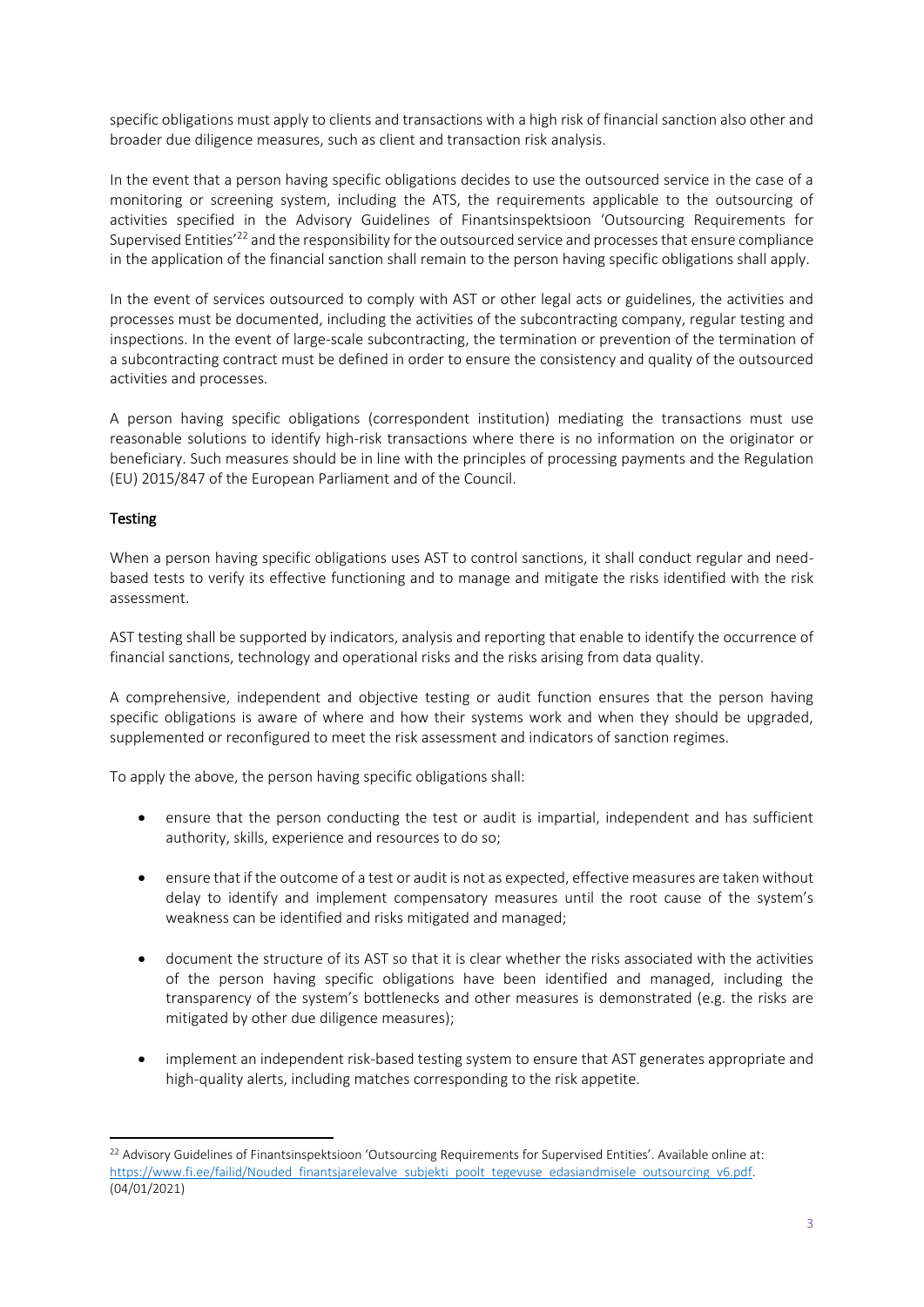Independent testing shall be carried out by qualified employees with the relevant technological experience or by independent employees of the compliance department of a person having specific obligations or by a third party acting for that purpose or a combination thereof.

The testing may include, but is not limited to, at least the following:

- Exact match the tested full name is compared against the list. In this way, not only the process of generating matches is tested, but also the dataflow is tested to ensure that a match is obtained for all data sources;
- Phonetic similarity names that sound similar (such as Graig or Greig) are tested;
- Missing or added characters tests are conducted when spaces, hyphens, symbols are added, or are removed. Such situations may arise, for example, when a name in a non-Latin alphabet is changed to a name in Latin alphabet. This need for testing is important to ensure that the IT system can detect differences in punctuation marks, missing components, or letters;
- Wrong data fields a test is conducted on the generation of matches when data is entered in the wrong data fields or when data fields have changed during the transfer of data from one system to another;
- Spelling differences it is tested whether there are differences in the same or similar names (such as Aleksey or Alexei);
- Titles or honorary titles it is tested whether the systems recognise names when titles or honorary titles (such as Lord or Mr) are added to names;
- First and last name have been exchanged a test is conducted if the first name and last name have been exchanged in the data;
- In different foreign languages it is tested whether the system recognises the names in their native language (e.g. Jüri and Jyri);
- **•** Recognition of alias, aka<sup>23</sup> It is tested how the systems use the variations of aliases (nicknames). Do they identify aliases and how they are dealt with according to the risk appetite;
- Noise simulation it is tested whether the systems detect a match when a character is added, replaced, or changed. For example, when letter O is replaced by character zero (0), etc.

A person having specific obligations shall analyse the test results and assess whether to accept or mitigate the detected deficiencies. If necessary, the employee verifying the test results shall propose additions or changes to the systems.

-.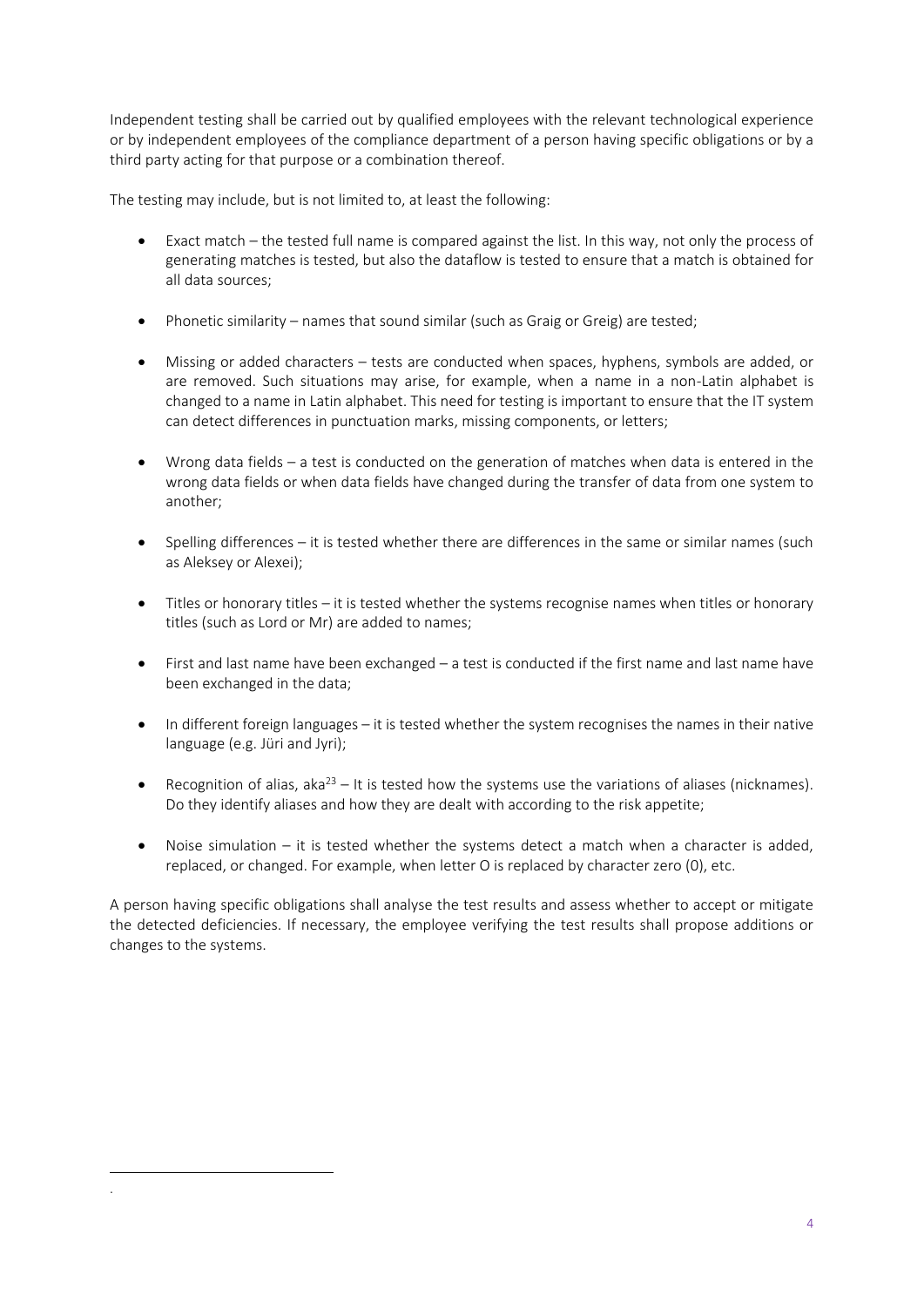#### <span id="page-21-0"></span>Annex 2 – Estonian-specific risks and methods associated with circumvention and infringement of sanctions

This Annex is based on various risk assessments, typologies, data available to Finantsinspektsioon, statistics and findings from on-site inspections, and specific information. It takes into account the services and products provided by financial institutions and their volume and the geographical position of Estonia.

Some of the characteristics listed in this Annex may occur individually or in together in normal or legitimate transactions; therefore, the provided non-exhaustive list should be considered as assistance in identifying the risks involved.

The following does not require a person having specific obligations to apply due diligence measures in all single cases and request additional information to identify potential risks. A person having specific obligations must make a decision on requesting additional information or a need for that in a proportionate and riskbased manner.

The subjects of financial sanctions rarely, if at all, appear among the parties to the transaction. Instead, they use sophisticated schemes and shell companies to hide their participation. The main violations and circumvention of financial sanctions are carried out with the help of third parties and intermediaries. It is therefore necessary for person having specific obligations to be aware of and keep up with the risks and typologies associated with financial sanctions and the financing of the proliferation of weapons of mass destruction.

This Annex sets out the risks inherent in financial sanctions and the methods of circumvention. Nevertheless, a person having specific obligations must also take into account the risks and methods related to money laundering and terrorist financing, which are further specified in the AML Advisory Guidelines of Finantsinspektsioon, as the risks related to money laundering and terrorist financing may be similar, incl. concealment of the beneficial owner and countries with a high risk of money laundering, terrorist financing and financial sanctions. Also the regions and countries with weak controls and laws to fight financial crime are similar. However, the risks and methods inherent in financial sanctions must be taken into account in the risks and methods associated with money laundering and terrorist financing.

It is important that the alerts cannot always be viewed alone and in isolation. Relevant alerts are viewed and assessed jointly with other alerts. The assessment of alerts must be based on the client, its activities and the area where the client operates or where the goods are purchased or sold.

### The circumvention or violation of a sanction by manipulating the screening systems can take place in at least two ways.

External circumvention – a client or a third party related to the same breaches a financial sanction. This means that an outside party removes or fails to transmit important data related to the transaction. Such stripping or failure to transmit data is a desire to conceal the identity of the remitter, beneficiary or jurisdiction of the payment, as well as the origin or destination of the goods or services. Sanctioned persons may also use the accounts of family members or relatives.

Internal circumvention – the organisation's own employees commit a violation. For example, they remove important data related to a transaction or an employee fails to apply due diligence measures, e.g. they use clients' accounts to hide the origin of the funds.

### Ways and risks of concealing identity:

Using different names:

 The remitter's or beneficiary's name is slightly changed or shortened, spaces are added to the name, or the middle name is omitted.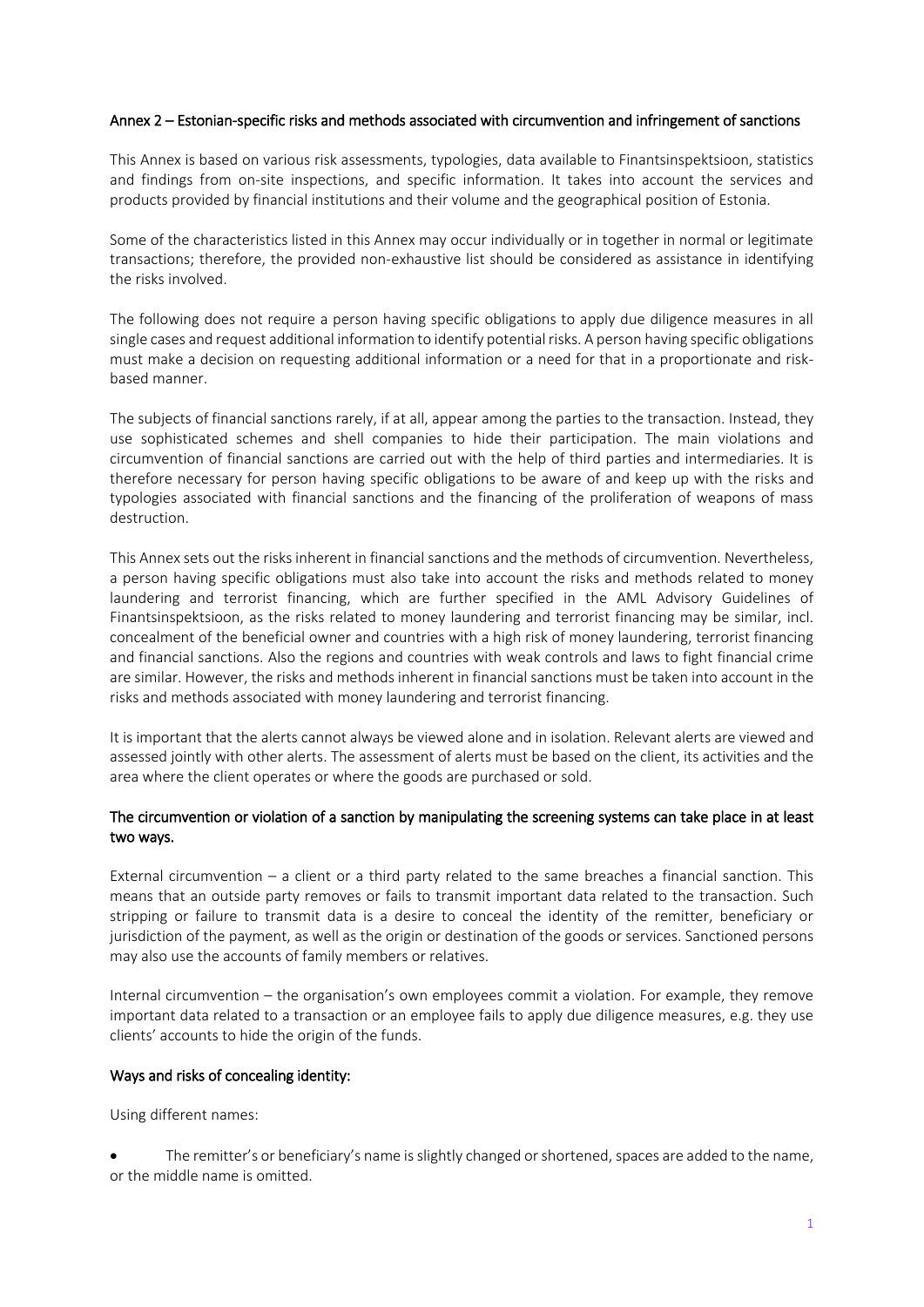An incorrect address is provided that differs from the address of the subject of sanction.

 The subject of the sanction may act using nominees, relatives, friends or close ones, making it more difficult to identify the person or entity.

 Using common words in the names by legal persons. The use of such names can make it difficult to identify a match, and the alert generated by AST can be ignored without further investigation.

## Concealing the beneficial owner:

 It is difficult to identify the beneficial owners of companies with sophisticated ownership structures. Tracing the beneficial owners of such schemes is challenging when there are several legal entities in the ownership chain. Identifying the beneficial owner can also be difficult when there are companies in the ownership structure of the company that are established in a jurisdiction where it is difficult to obtain information on the beneficial owners. In essence, the (ownership) structure of a company must be described if its sophistication means that the company and its activities are not transparent to a person having specific obligations. This assessment may be based on, without limitation:

- o the number of associated companies in the structure;
- o the number of countries involved and their geographical risk;
- o economic justification of the structure;
- o the extent to which the information concerning the structure is available in official registers or publicly validated documents;

various risk-increasing and risk-reducing factors also play a role in risk assessment. For example, the following factors may reduce the risks:

- o long-term business relationship with frequent client contact;
- o a branch or representation in the relevant countries ('national desks') or, as appropriate, extensive experience (language skills as well as political, socio-cultural and regulatory background knowledge) in the countries concerned;
- o involvement of countries of the EU/EEA or equivalent third countries.

In particular, the following risk-increasing factors shall be taken into account:

- o the signature rights of the sole owner and general or special authorisations of third parties;
- o structures established by third parties;
- o involvement of countries with which the person having specific obligations has no experience;
- o recently established business relationships;
- o little contacts with client;
- o unclear purpose or economically questionable structure at the request of the client;
- o deviation from the client's previously known needs (see business profile), i.e. unusual and incomprehensible structuring.

It should be taken into account that the existence of a single criterion is generally not sufficient to assess the sophistication of a business relationship – a general view, taking into account all the relevant criteria, is decisive.

 With the help of bearer shares and bonds, it is possible to conceal the beneficial owners of the company. The documentation of these instruments does not indicate the beneficial owner. Theoretically, the owner of a company is the one who holds or who physically holds the certificate of the bearer shares or bonds.

 Dilution of the ownership of a sanctioned person may seem legal, but it still carries a high risk of sanction as the ownership structure may change again. Sophisticated ownership structures, where several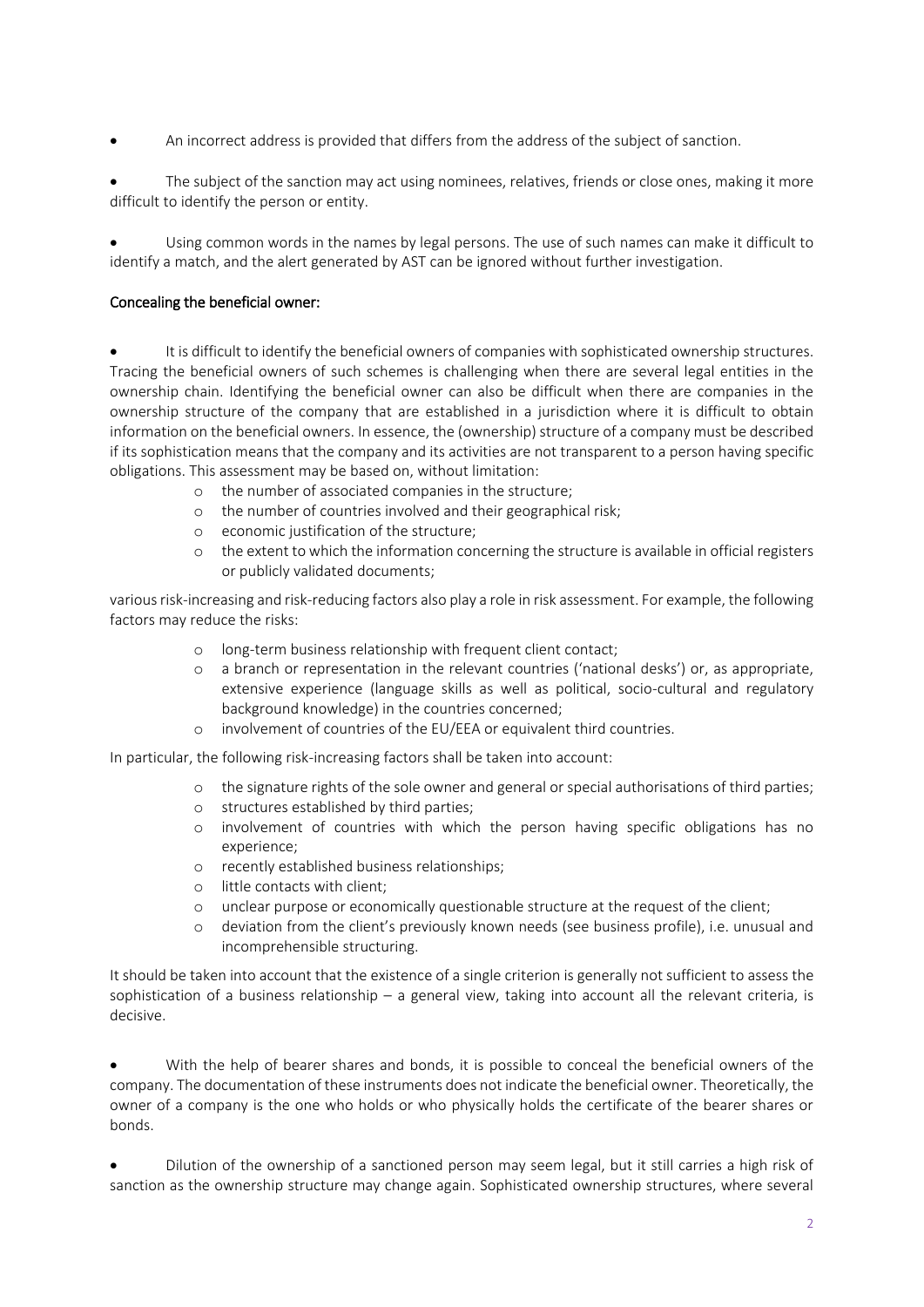entities are located in different jurisdictions, may reduce the ownership of the subject of sanction below the 50% threshold so that entity is not subject to restrictions and the same sanction measures as the sanctioned person. An example of this is when a subject of sanction invests in companies, which in turn finance the companies of a non-sanctioned person. Those companies that are not subject to a sanction can trade legally, but the subject of sanction cannot. The network of subsidiaries, intermediaries and authorised representatives ensures that technically, there is no breach of the sanction. The result, however, is that the sanctioned entity is able to procure the resources and goods to which the sanction tries to deny access.

 The use of procurators, nominees, frontmen, where someone else acts as if they were the owner, having control over the funds or the company. In some cases, even if it is possible to obtain information on the company's data, these include only representatives or shareholders, but not beneficial owners.

 Transactions where the subject of sanction sells the holding to an associated company or a close person (family member, business partner, colleague or friend), refer to the ownership transfer scheme. Such transaction does not show that the subject of sanction owns the company, but the subject of sanction may still have control over the company's assets and decisions.

# Manipulation of transaction data:

 It is important to pay attention to the entire control system. Despite the good technological tools and expertise, technology can be manipulated to exploit the system to violate or circumvent the sanction. For example, manipulation of the AST, where the data related to the transaction is transmitted in such a way that the identity of the sanctioned party cannot be established. Information that could be used to identify the parties has been removed or replaced, either by the client or by the employee himself or herself. This is one of the most common methods of circumventing sanctions. Data may be changed or removed without the knowledge of other participants in the transaction.

Reorganisation of data, if they assume or know that certain data fields are not checked.

 Replacing data with false information. For example, the bank unique identifier of a bank in a country with a low risk of sanction is used.

 Use of unusual character combinations, such as '% &% \$%'. Special characters are used that may appear as letters but cannot be recognised as letters by automatic filters (o and zero).

 An attempt is made to avoid identification by changing the name or submitting information in other fields that are 'Mandatory'.

Explanations that appear as alerts, such as 'No Name' or 'On behalf of…' are used.

### Alerts and risks associated with different payment channels:

 E-wallets and payment service providers may implement inadequate client identification controls, allowing the subjects of sanction to use their services anonymously. For example, to hide the identity of users, multiple e-wallet accounts can be accessed from a single mobile device. Some countries do not regulate the use of e-wallets and have not established requirements to help identify the subject of sanction. In this context, the subject of sanction may take advantage of the regulatory loopholes or a general incomprehension of the criminal methodology related to e-wallet technology.

 Prepaid cards, where they can be purchased without applying the same due diligence measures as for other payment cards. This, however, means that the users are not identified in the same way and the card provides anonymity. Many open prepaid cards can be used in global payment networks, facilitating funding in one country and cash withdrawals in another. Prepaid cards are physically similar to regular credit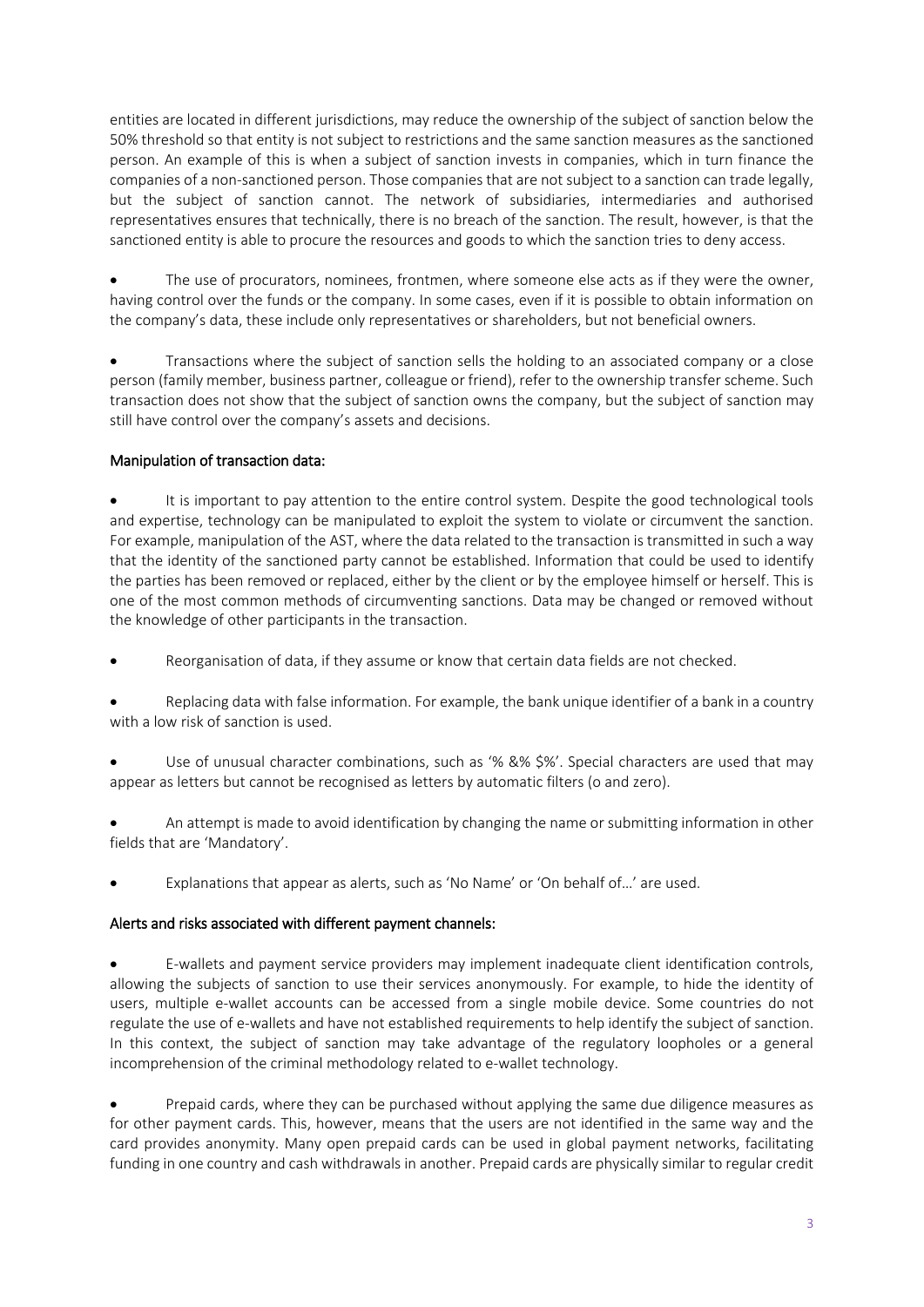cards and can be discretely transported in many environments as an alternative to large amounts of cash. The origin of the funds charged to the cards and the history of such transactions could be concealed.

 Virtual currencies are high risk due to their anonymity and incomplete end-user information, such as the data on the originator and beneficiary of the payment are encrypted or incomplete. These types of currencies pose challenges especially to sanction regimes and types of sanctions, such as financial sanctions, which are based on the data of the recipient and sender of the transaction.

 Use of *Hawala/Hundi* type systems to conceal the illegal origin of assets*.* Such schemes are primarily associated with the desire to conceal a high-risk region or area. *Hawala* may be used for the purpose of concealing the actual remitter or beneficiary and transactions involving illegal goods (drugs, precious metals, etc.).

Use of *U-turn payment,* to conceal the initial origin (beneficiary) or high-risk jurisdiction of the funds.

# Ways of infringement in connection with a jurisdiction and alerts

 The address refers to another nearby country or region. For example, in the case of a Crimea-related sanction, Russia or the Ukraine are entered as the address of the beneficiary or remitter.

 An important part of the address is omitted. For example, the name of the province is given, but the country is omitted or replaced by another country.

A (shadow) company located in a nearby area is used.

 The entered address is an address that is similar to the address of the subject of sanction, with a slight difference. For example, the same street, city, country, but a different house number.

- The client's partner has a business in a country or region with a high sanction risk.
- The same address is shared with a subject of sanction.

# Alerts of transactions related to activity-based restriction on financing and methods of circumvention:

Concealment of identity. Provision of incorrect data on the consignee or consignor.

 It is concealed that these are restricted goods. The client does not want to provide information about the end-user of the goods.

 A shadow company or a letter-box company is used. The goods or services do not correspond to the business of the company. The company has no or has little business background. The company does not know the goods or services but still wants to buy or sell them.

 A client who is engaged in trading, brokerage or brokerage services and who is engaged in business that is inconsistent with normal business practice, or who has significant changes in the business.

 Concealment of the end-user, final destination, transhipment or both: delivery dates are uncertain or deliveries are planned outside the destination. The forwarding company is listed as the end-user or destination of the product. The shipping method is unusual for the product or destination. When requesting information, the client is circumventing or does not specify whether the goods are intended for local use, export or re-export.

The supply chain of goods or services is unreasonable for the particular goods.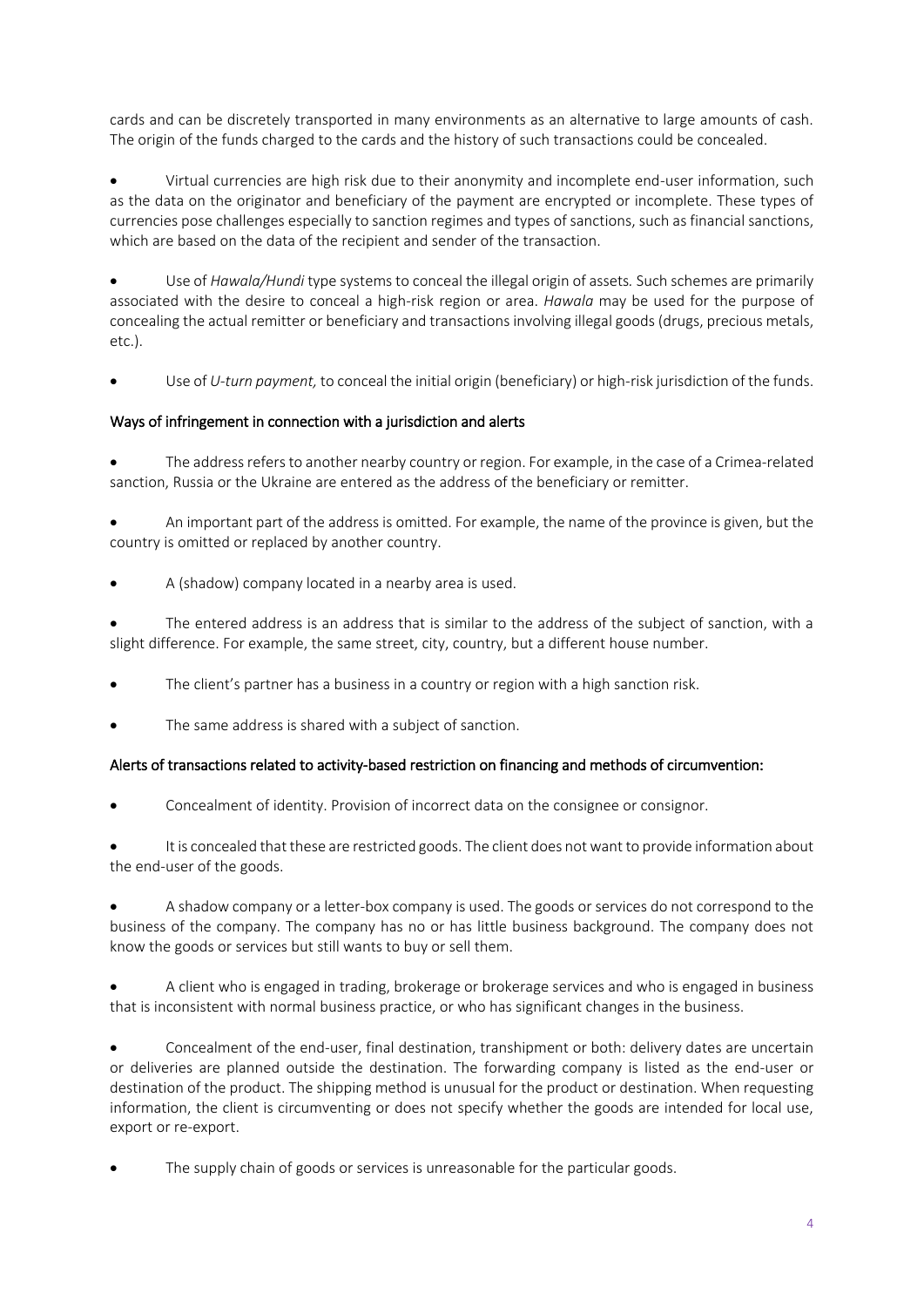Use of pseudonyms and falsified documents to conceal the involvement of the subject of the sanction.

 Common methods of circumvention used to violate and circumvent a sanction include also the following:

o Bank accounts belonging to the citizens of a country with a high risk of sanctions or proliferation of weapons of mass destruction, who act on behalf of the subject of sanctions;

o Use of a joint venture, one of the owners of which is the sanctioned entity;

o Use of bank accounts of diplomatic staff for the benefit of a subject of sanctions;

o Cyber attacks against financial institutions and virtual currency service providers are used to raise funds and circumvent sanctions.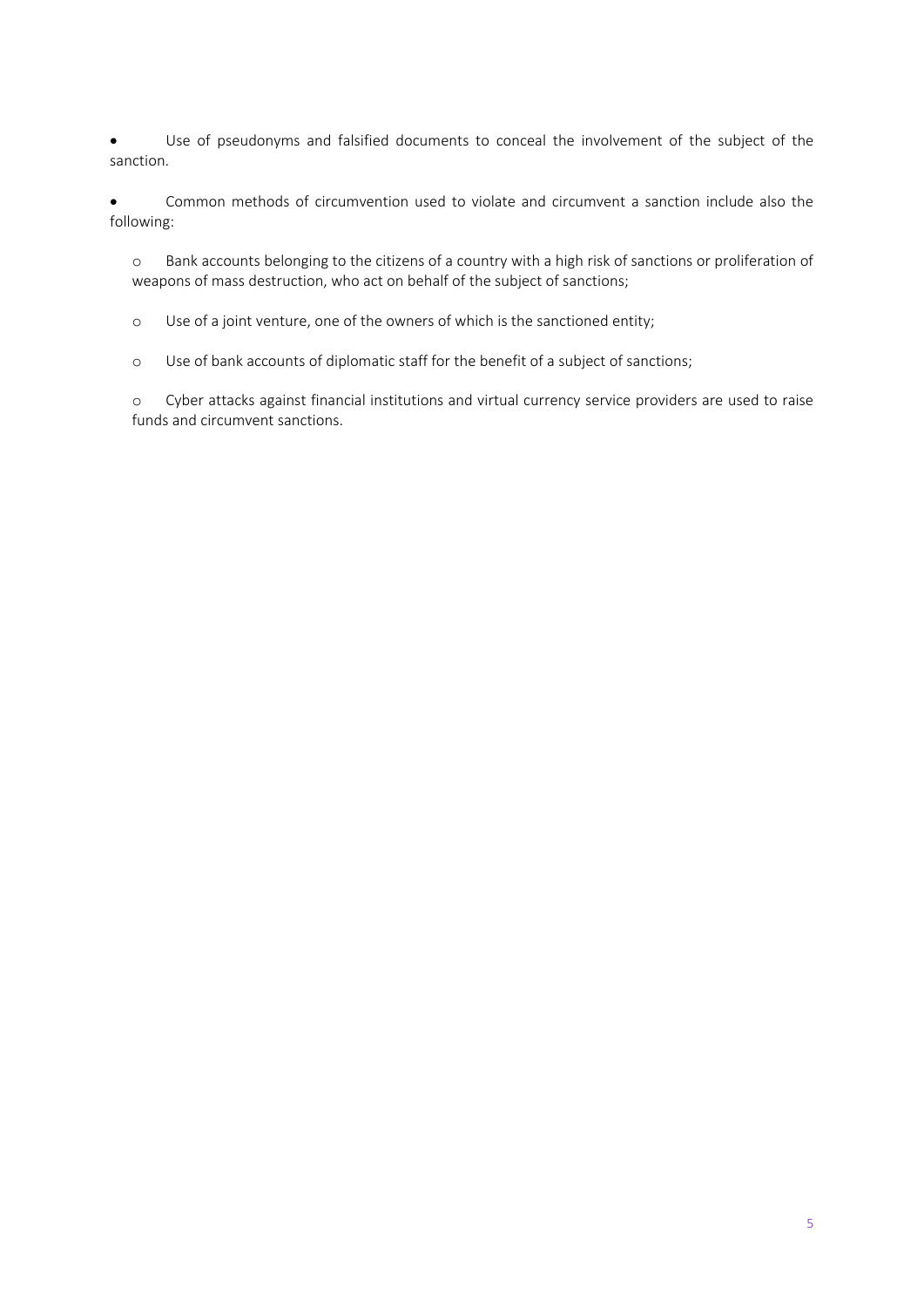#### <span id="page-26-0"></span>Annex 3 – Circumstances that may refer to the financing of weapons of mass destruction

This Annex is based on various risk assessments, typologies, data available to Finantsinspektsioon, statistics and findings from on-site inspections, and specific information. It takes into account the services and products provided by financial institutions and their volume and the geographical position of Estonia.

Some of the characteristics listed in this Annex may occur individually or in together in normal or legitimate transactions; therefore, the provided non-exhaustive list should be considered as assistance in identifying the risks involved.

The following does not require a person having specific obligations to apply due diligence measures in all single cases and request additional information to identify potential risks. A person having specific obligations must make a decision on requesting additional information or a need for that in a risk-based manner.

Sources of funding related to the proliferation of weapons of mass destruction may be legal or illegal. In the event of money laundering, the alert is that the source of the funds is illegal. With regard to the financing of the proliferation of weapons of mass destruction, the risk is greater in cases where the source of funding is legal but it is intended to conceal a specific commodity or end-user. Therefore, the structural differences in funding money laundering and proliferation of weapons of mass destruction should be taken into account in the assessment of risks when evaluating alerts. At the same time, one of the known typologies is the use of virtual currencies to finance weapons of mass destruction.

In order to determine whether it may be the case of financing the proliferation of weapons of mass destruction, specific information may be required in a particular case, including information on the end-user of the goods and information on the specific goods. The financiers of weapons of mass destruction use sophisticated schemes to conceal their activities, such as the use of letters of credit, shadow firms, agents, brokers, etc.

It should be borne in mind that a single alert is not a clear indicator of the potential funding of the proliferation of weapons of mass destruction and when assessing the alerts, these should be combined and analysed in relation to a specific client profile.

#### Phases of funding the weapons of mass destruction

The first phase (funding phase) – the proliferator raises funds. The funds may come from own resources, foreign donors, criminal activities.

The second phase (concealment of funds) – the proliferator sends the funds to the international financial system. If no sanctions have been imposed on the state, the funds will be transferred directly. In this phase, the proliferators mostly rely on the networks of companies (including shadow firms) and intermediaries to conceal any connection with the sanctioned state. An opaque ownership structure is used to circumvent the sanction. Often, the funding of the proliferation of weapons of mass destruction involves a sanctioned country or its nearby country, and the decisions concerning the company's funds are under the control of a foreign citizen who supports the sanctioned country. Such activities, combined with the use of falsified documents, enable the proliferator to avoid the identification of them and their transaction.

Third phase (procurement of materials and technology) – the proliferator uses the funds to pay for the goods, materials, technology and logistics needed for the programs related to the weapons of mass destruction. Throughout the third stage, international financial institutions are involved in the processing of transactions. It is important to note that proliferation includes not only the purchase of weapons but also individual goods and components that can be used to develop weapons or missiles. Proliferation includes not only the purchase of weapons but also individual goods and components that can be used to develop weapons or missiles. This makes it harder to prevent the proliferation of weapons of mass destruction.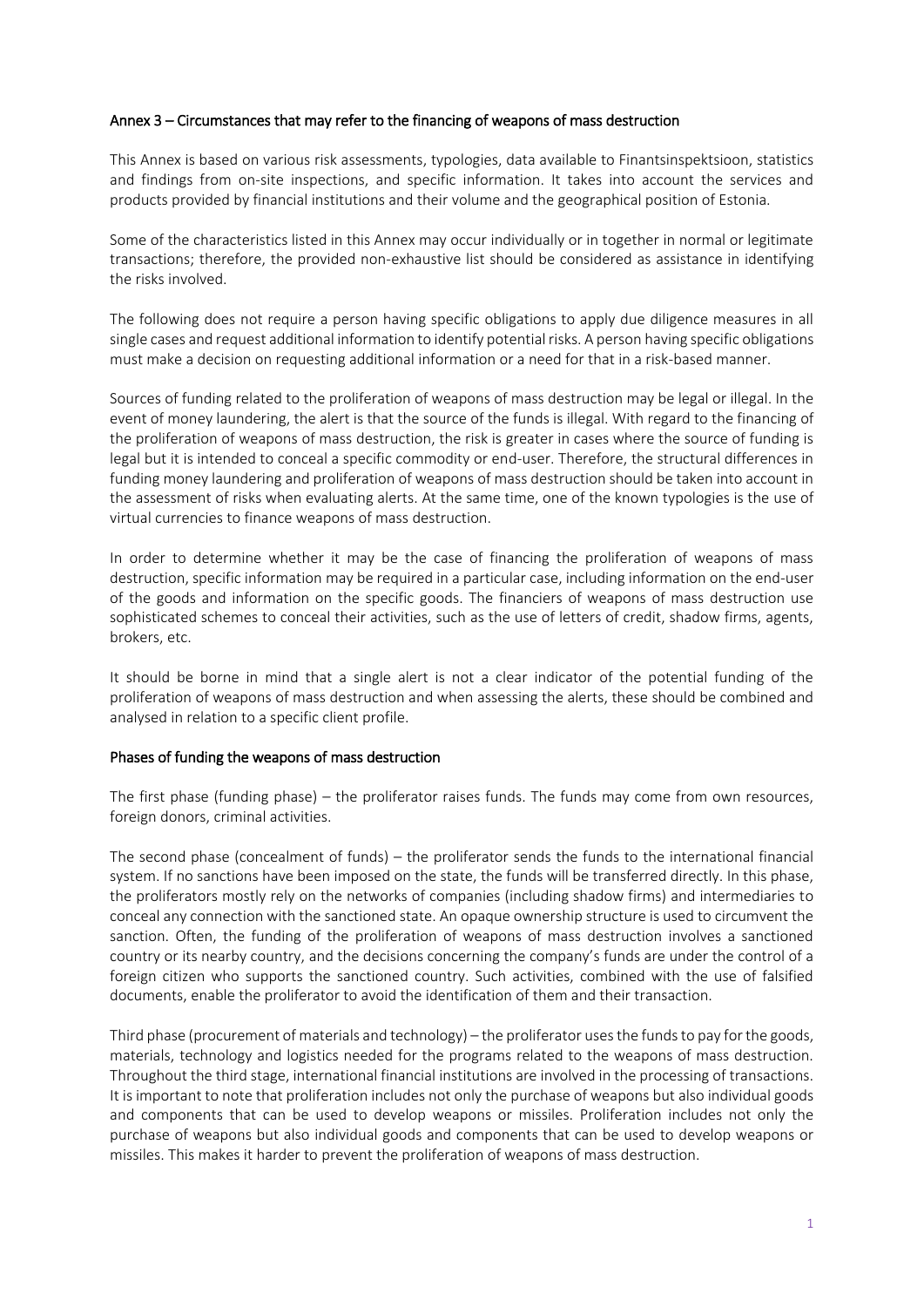## Alerts related to the funding of the proliferation of weapons of mass destruction (the list is non-exhaustive):

 The client is involved in dual-use, supply, sale, delivery or purchase of weapons of mass destruction or military goods, especially in higher-risk jurisdictions.

 The counterparty is located in a country or region with a high risk of funding of weapons of mass destruction.

 The counterparty is located in a country or region where there is a high risk of circumvention of sanctions (goods are diverted to a destination other than the indicated final destination).

The final destination of the imported/exported goods is unclear in the transaction documents.

 In the case of goods financing transactions, the goods are routed through countries with weak export control laws or where the implementation of export control laws is weak.

 The counterparties are persons or entities located in countries with weak export control laws or low compliance with export control laws.

The goods involved in the transaction are not customary for the country concerned.

 The route of the goods indicated in the transaction does not correspond to the usual trade pattern and has no commercial logic.

 The transaction involves financial institutions that have been identified as having shortcomings in the prevention of money laundering and terrorist financing, as well as financial institutions domiciled in countries where export control laws are weak or where enforcement of export control laws is weak.

 The transaction documents indicate that the value of the declared goods is undervalued compared to the cost of transport.

 There are inconsistencies in the transaction documents, such as names, companies, addresses, destination, etc.

 Client's activity does not match the company profile or the information on the end-user does not match the end-user company's profile.

• The companies or persons ordering the goods are from countries other than the specified end-user country.

 The information provided by the client, incl., despite the requests for additional information, is vague/incomplete.

The address of the client or counterparty is similar to the address of the subject of sanctions.

 The transaction has connections between the seller's and buyer's companies, such as the same owners or management.

- The transaction involves potential shadow companies.
- The forwarding company is mentioned as the final destination of the product.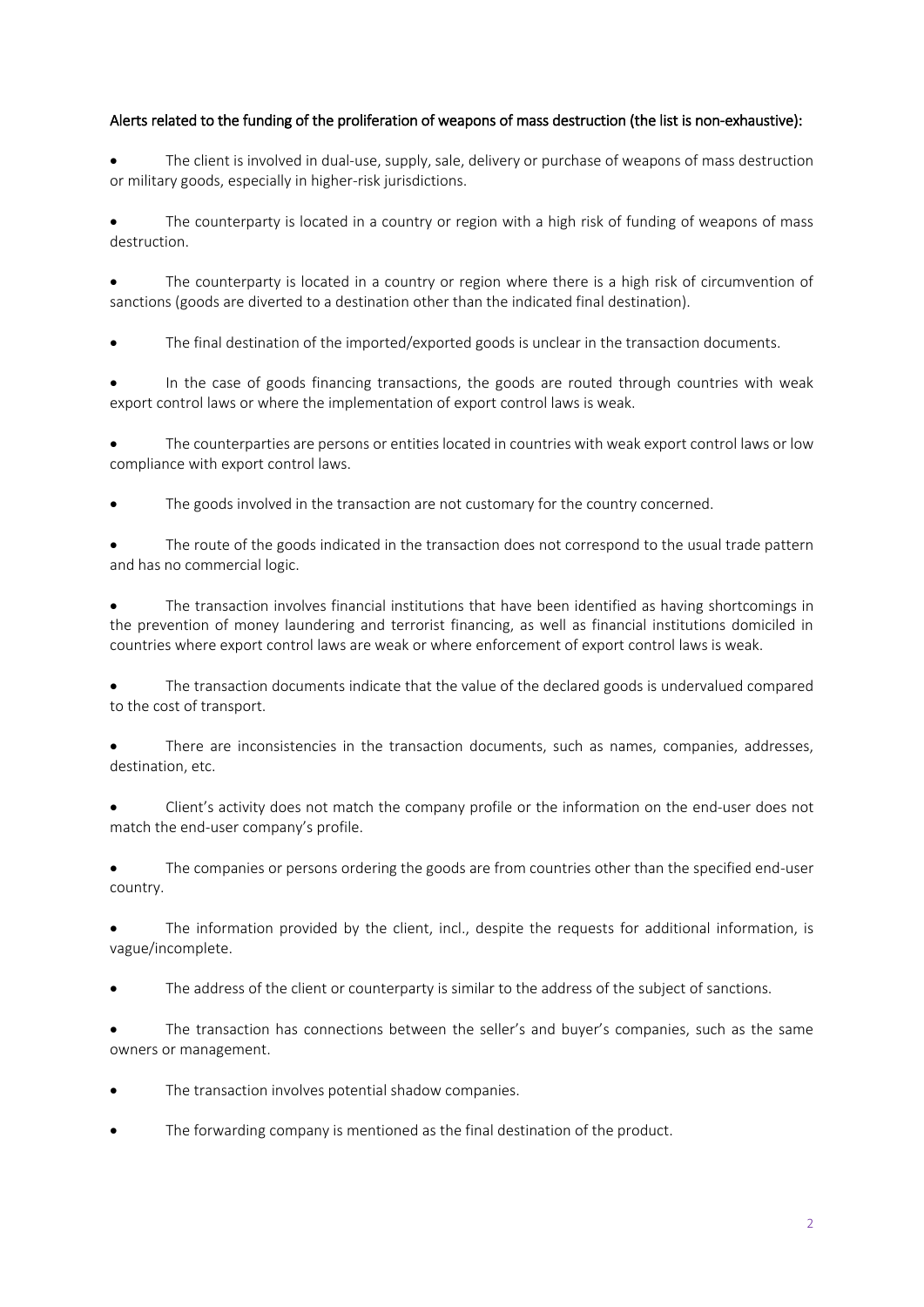The originator the payment order or remitter of the payment are not mentioned in the original documents related to the transaction.

- The pattern of client's transactions is unusual or lacks a clear purpose.
- The documents related to the transaction show signs of forgery.